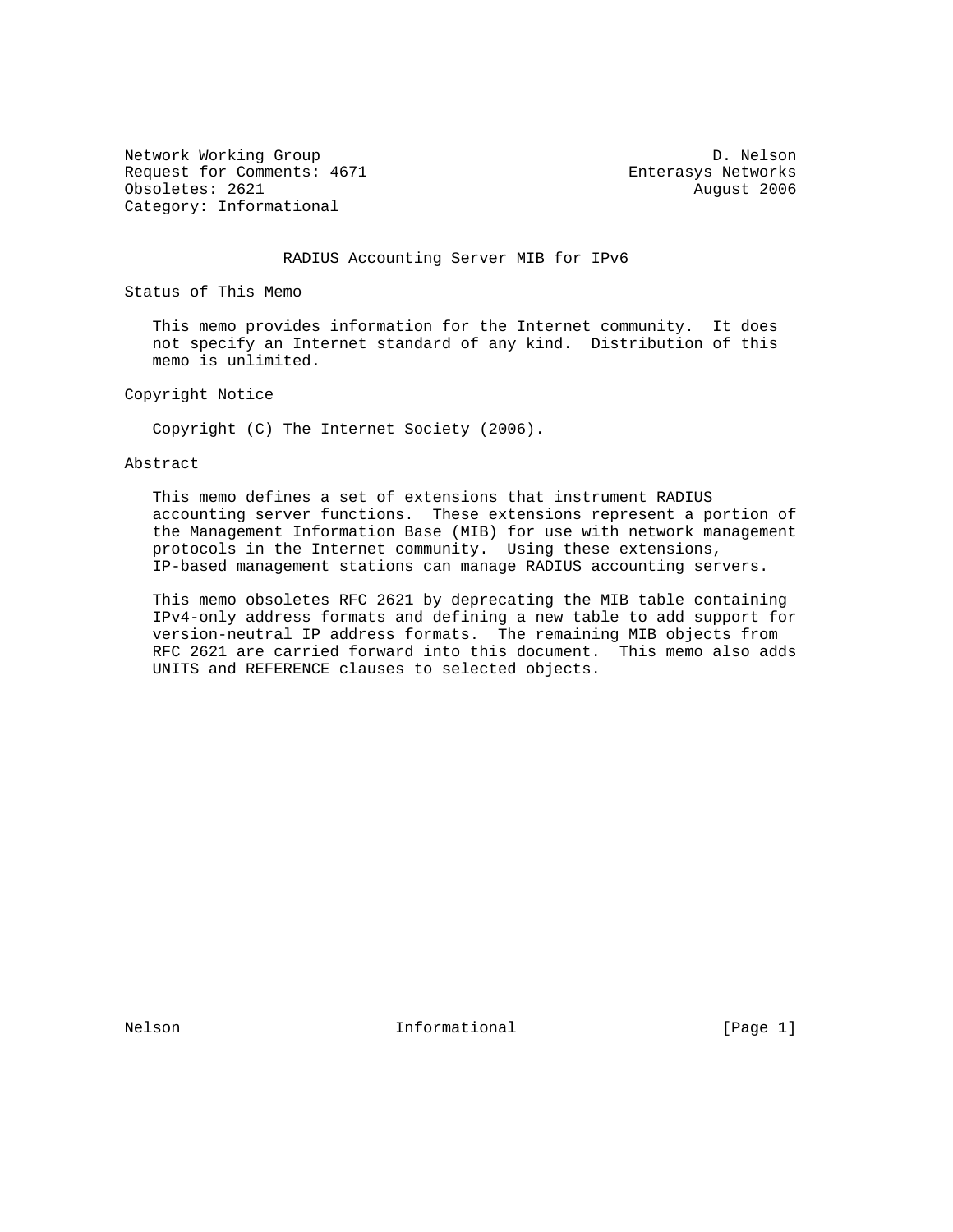Table of Contents

| 3. The Internet-Standard Management Framework 3 |
|-------------------------------------------------|
|                                                 |
|                                                 |
|                                                 |
|                                                 |
|                                                 |
|                                                 |
|                                                 |
|                                                 |
|                                                 |

Nelson **Informational Informational** [Page 2]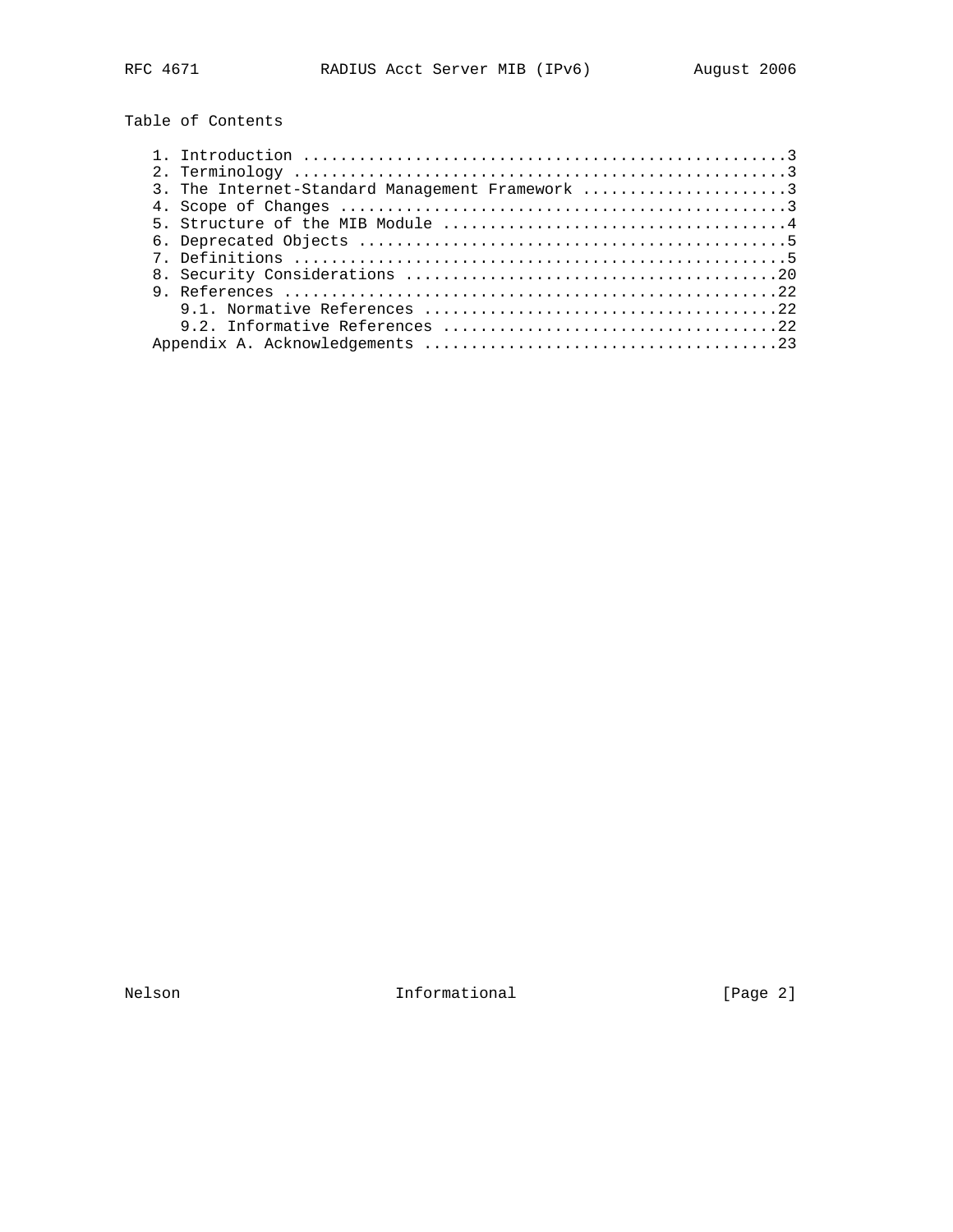### 1. Introduction

 This memo defines a portion of the Management Information Base (MIB) for use with network management protocols in the Internet community. The objects defined within this memo relate to the Remote Authentication Dial-In User Service (RADIUS) Accounting Server as defined in RFC 2866 [RFC2866].

2. Terminology

 The key words "MUST", "MUST NOT", "REQUIRED", "SHALL", "SHALL NOT", "SHOULD", "SHOULD NOT", "RECOMMENDED", "MAY", and "OPTIONAL" in this document are to be interpreted as described in RFC 2119 [RFC2119].

 This document uses terminology from RFC 2865 [RFC2865] and RFC 2866 [RFC2866].

 This document uses the word "malformed" with respect to RADIUS packets, particularly in the context of counters of "malformed packets". While RFC 2866 does not provide an explicit definition of "malformed", malformed generally means that the implementation has determined the packet does not match the format defined in RFC 2866. Those implementations are used in deployments today, and thus set the de facto definition of "malformed".

3. The Internet-Standard Management Framework

 For a detailed overview of the documents that describe the current Internet-Standard Management Framework, please refer to section 7 of RFC 3410 [RFC3410].

 Managed objects are accessed via a virtual information store, termed the Management Information Base or MIB. MIB objects are generally accessed through the Simple Network Management Protocol (SNMP). Objects in the MIB are defined using the mechanisms defined in the Structure of Management Information (SMI). This memo specifies a MIB module that is compliant to the SMIv2, which is described in STD 58, RFC 2578 [RFC2578], STD 58, RFC 2579 [RFC2579] and STD 58, RFC 2580 [RFC2580].

4. Scope of Changes

 This document obsoletes RFC 2621 [RFC2621], RADIUS Accounting Server MIB, by deprecating the radiusAccClientTable table and adding a new table, radiusAccClientExtTable, containing radiusAccClientInetAddressType and radiusAccClientInetAddress. The purpose of these added MIB objects is to support version-neutral IP addressing formats. The existing table containing

Nelson Informational [Page 3]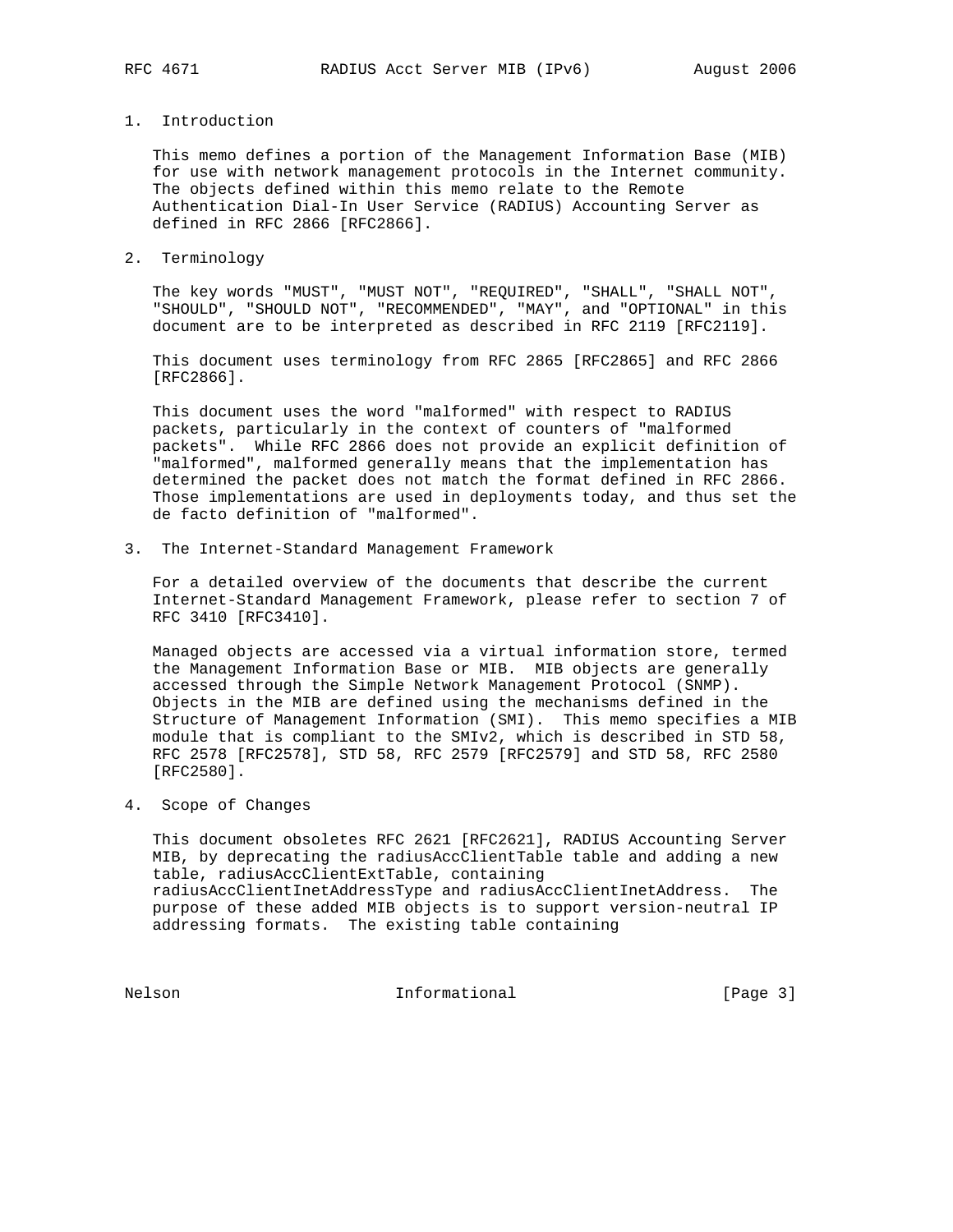radiusAccClientAddress is deprecated. The remaining MIB objects from RFC 2621 are carried forward into this document. This memo also adds UNITS and REFERENCE clauses to selected objects.

 RFC 4001 [RFC4001], which defines the SMI Textual Conventions for version-neutral IP addresses, contains the following recommendation.

 'In particular, when revising a MIB module that contains IPv4 specific tables, it is suggested to define new tables using the textual conventions defined in this memo [RFC4001] that support all versions of IP. The status of the new tables SHOULD be "current", whereas the status of the old IP version specific tables SHOULD be changed to "deprecated". The other approach, of having multiple similar tables for different IP versions, is strongly discouraged.'

5. Structure of the MIB Module

 The RADIUS accounting protocol, described in RFC 2866 [RFC2866], distinguishes between the client function and the server function. In RADIUS accounting, clients send Accounting-Requests, and servers reply with Accounting-Responses. Typically, Network Access Server (NAS) devices implement the client function, and thus would be expected to implement the RADIUS accounting client MIB, while RADIUS accounting servers implement the server function, and thus would be expected to implement the RADIUS accounting server MIB.

 However, it is possible for a RADIUS accounting entity to perform both client and server functions. For example, a RADIUS proxy may act as a server to one or more RADIUS accounting clients, while simultaneously acting as an accounting client to one or more accounting servers. In such situations, it is expected that RADIUS entities combining client and server functionality will support both the client and server MIBs. The server MIB is defined in this document, and the client MIB is defined in [RFC4670].

 This MIB module contains thirteen scalars as well as a single table, the RADIUS Accounting Client Table, which contains one row for each RADIUS accounting client with which the server shares a secret. Each entry in the RADIUS Accounting Client Table includes twelve columns presenting a view of the activity of the RADIUS accounting server.

This MIB imports from [RFC2578], [RFC2580], [RFC3411], and [RFC4001].

Nelson **Informational Informational** [Page 4]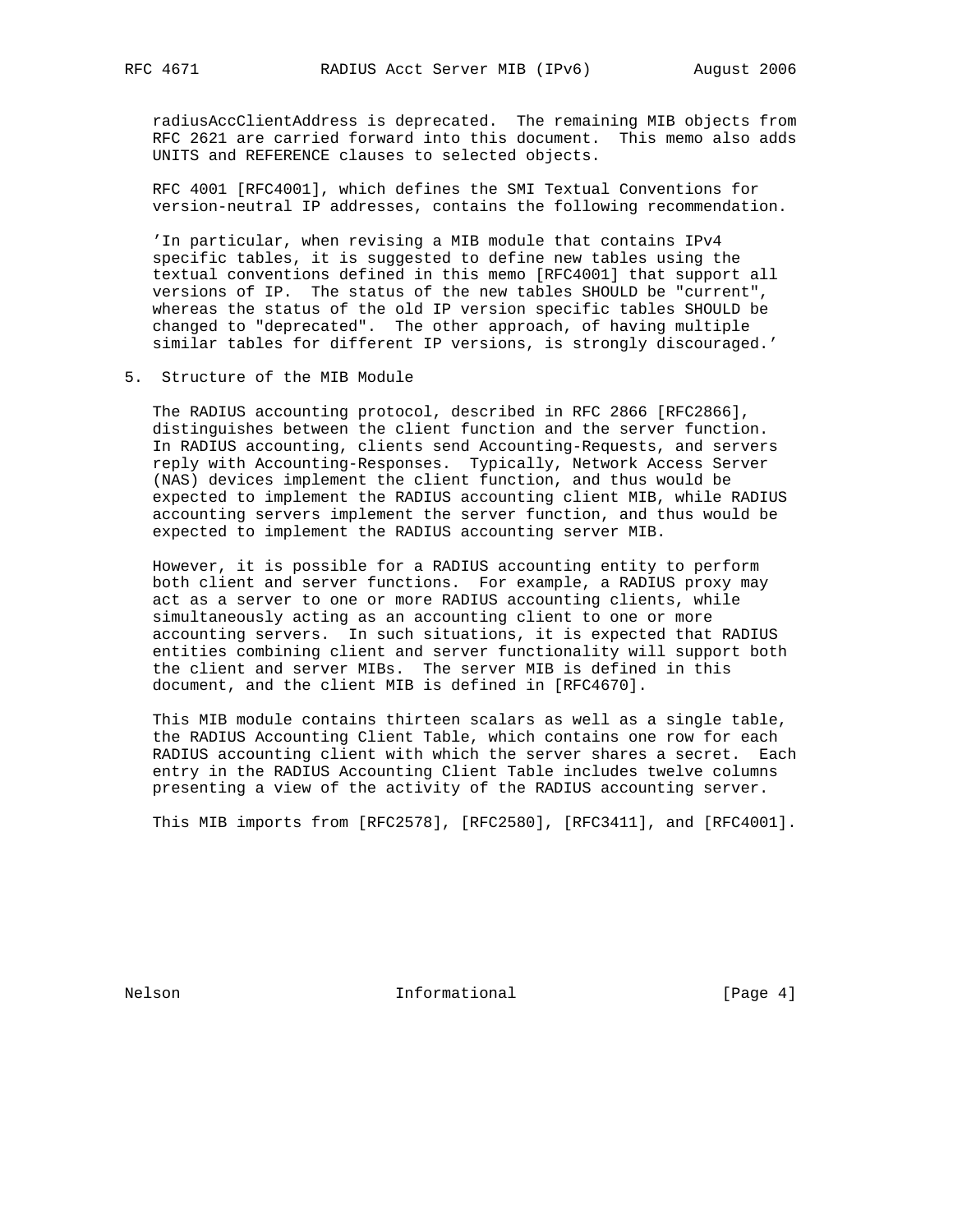6. Deprecated Objects

 The deprecated table in this MIB is carried forward from RFC 2621 [RFC2621]. There are two conditions under which it MAY be desirable for managed entities to continue to support the deprecated table:

- 1. The managed entity only supports IPv4 address formats.
- 2. The managed entity supports both IPv4 and IPv6 address formats, and the deprecated table is supported for backwards compatibility with older management stations. This option SHOULD only be used when the IP addresses in the new table are in IPv4 format and can accurately be represented in both the new table and the deprecated table.

 Managed entities SHOULD NOT instantiate row entries in the deprecated table, containing IPv4-only address objects, when the RADIUS accounting client address represented in such a table row is not an IPv4 address. Managed entities SHOULD NOT return inaccurate values of IP address or SNMP object access errors for IPv4-only address objects in otherwise populated tables. When row entries exist in both the deprecated IPv4-only table and the new IP-version-neutral table that describe the same RADIUS accounting client, the row indexes SHOULD be the same for the corresponding rows in each table, to facilitate correlation of these related rows by management applications.

7. Definitions

RADIUS-ACC-SERVER-MIB DEFINITIONS ::= BEGIN

IMPORTS

| MODULE-IDENTITY, OBJECT-TYPE, OBJECT-IDENTITY, |                         |
|------------------------------------------------|-------------------------|
| Counter32, Integer32,                          |                         |
| IpAddress, TimeTicks, mib-2                    | FROM SNMPv2-SMI         |
| SnmpAdminString                                | FROM SNMP-FRAMEWORK-MIB |
| InetAddressType, InetAddress                   | FROM INET-ADDRESS-MIB   |
| MODULE-COMPLIANCE, OBJECT-GROUP                | FROM SNMPv2-CONF;       |
|                                                |                         |

radiusAccServMIB MODULE-IDENTITY

 LAST-UPDATED "200608210000Z" -- 21 August 2006 ORGANIZATION "IETF RADIUS Extensions Working Group." CONTACT-INFO " Bernard Aboba

 Microsoft One Microsoft Way Redmond, WA 98052 **US** *US* 

Nelson **Informational** Informational [Page 5]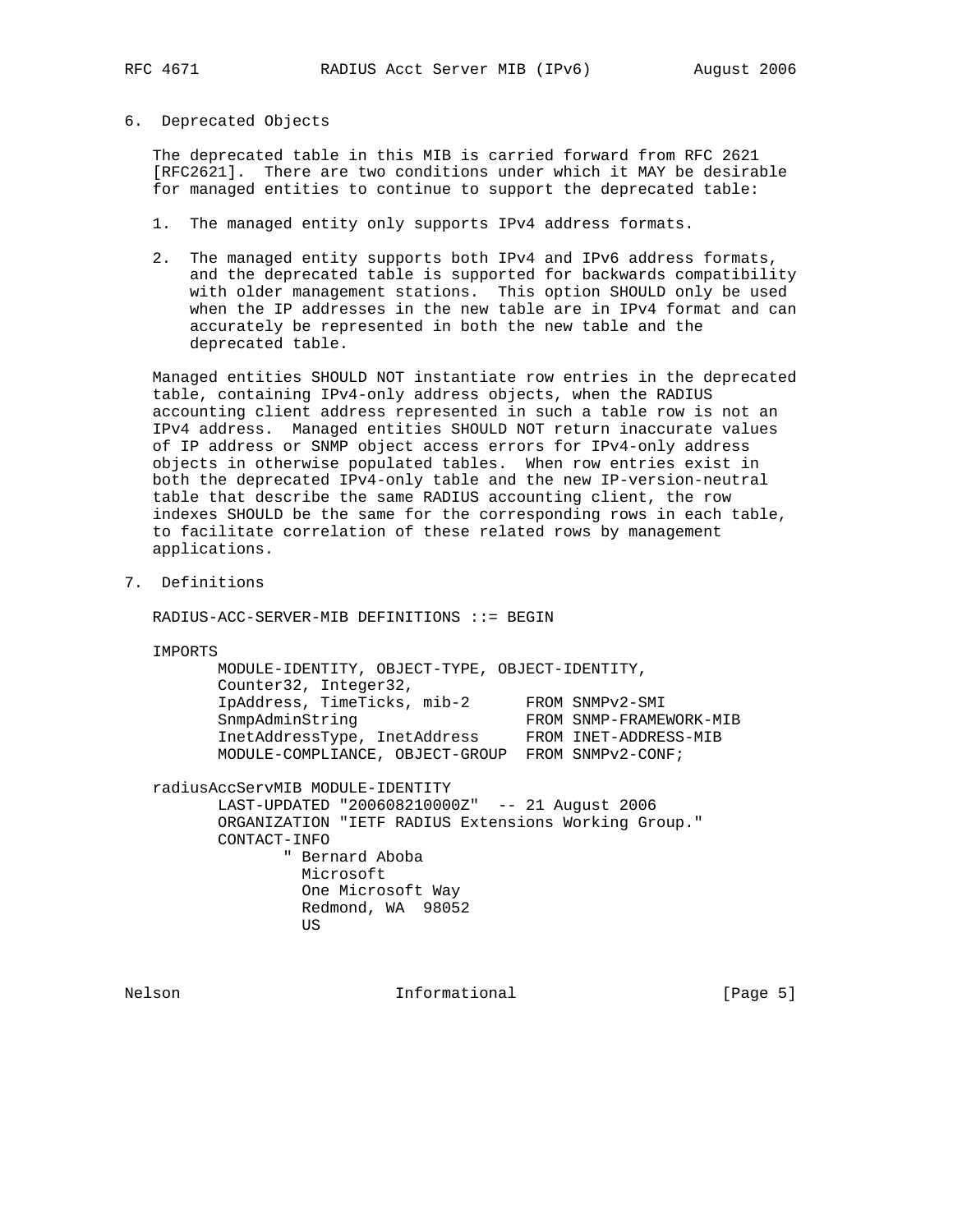Phone: +1 425 936 6605 EMail: bernarda@microsoft.com" DESCRIPTION "The MIB module for entities implementing the server side of the Remote Authentication Dial-In User Service (RADIUS) accounting protocol. Copyright (C) The Internet Society (2006). This version of this MIB module is part of RFC 4671; see the RFC itself for full legal notices." REVISION "200608210000Z" -- 21 August 2006 DESCRIPTION "Revised version as published in RFC 4671. This version obsoletes that of RFC 2621 by deprecating the MIB table containing IPv4-only address formats and defining a new table to add support for version neutral IP address formats. The remaining MIB objects from RFC 2621 are carried forward into this version." REVISION "199906110000Z" -- 11 Jun 1999 DESCRIPTION "Initial version as published in RFC 2621."  $::=$  { radiusAccounting 1 } radiusMIB OBJECT-IDENTITY STATUS current DESCRIPTION "The OID assigned to RADIUS MIB work by the IANA."  $::=$  { mib-2 67 } radiusAccounting OBJECT IDENTIFIER  $::=$  {radiusMIB 2} radiusAccServMIBObjects OBJECT IDENTIFIER ::= { radiusAccServMIB 1 } radiusAccServ OBJECT IDENTIFIER ::= { radiusAccServMIBObjects 1 } radiusAccServIdent OBJECT-TYPE SYNTAX SnmpAdminString MAX-ACCESS read-only STATUS current DESCRIPTION "The implementation identification string for the RADIUS accounting server software in use on the system, for example, 'FNS-2.1'." ::= {radiusAccServ 1} radiusAccServUpTime OBJECT-TYPE SYNTAX TimeTicks MAX-ACCESS read-only

Nelson **Informational Informational** [Page 6]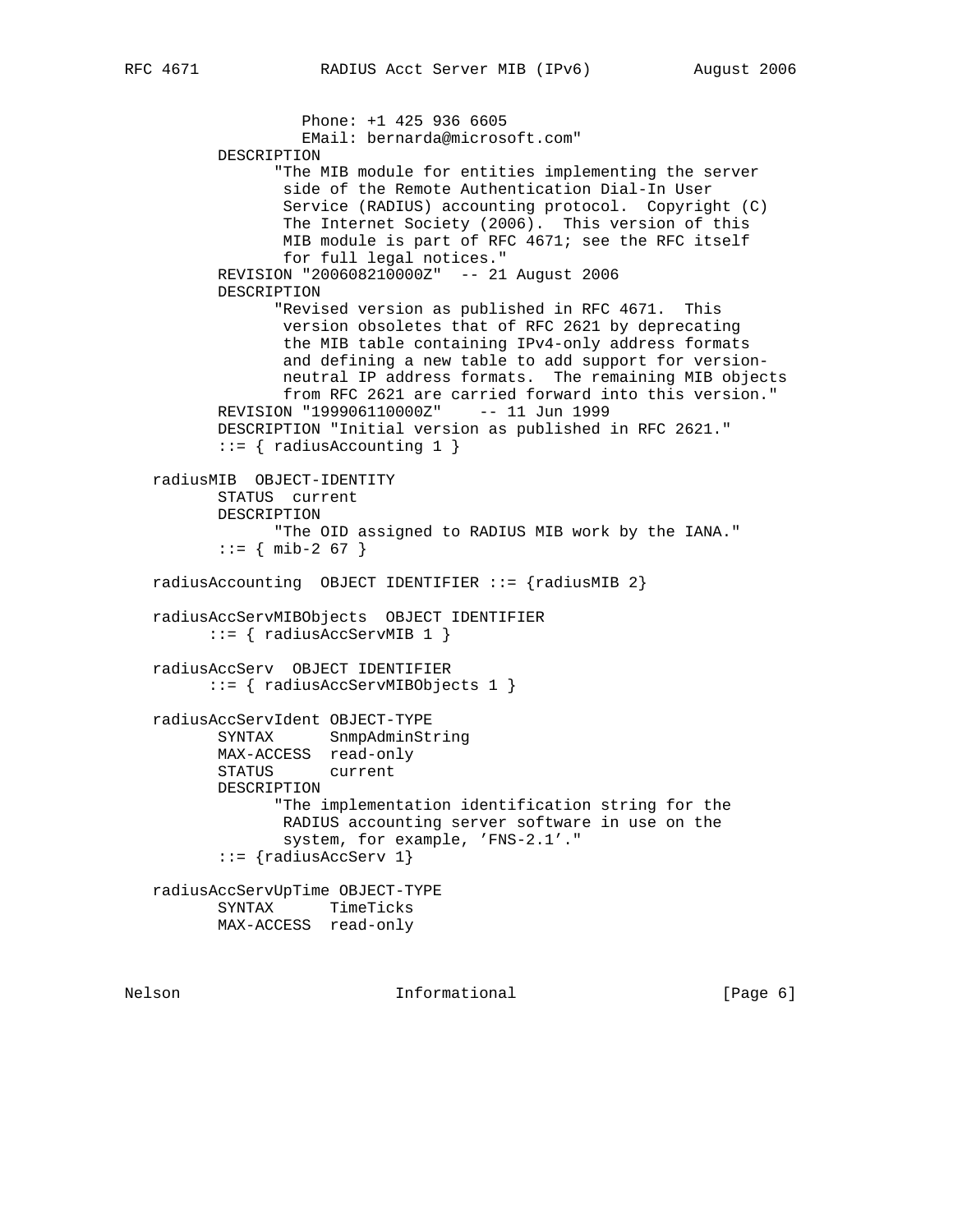STATUS current DESCRIPTION "If the server has a persistent state (e.g., a process), this value will be the time elapsed (in hundredths of a second) since the server process was started. For software without persistent state, this value will be zero." ::= {radiusAccServ 2} radiusAccServResetTime OBJECT-TYPE SYNTAX TimeTicks MAX-ACCESS read-only STATUS current DESCRIPTION "If the server has a persistent state (e.g., a process) and supports a 'reset' operation (e.g., can be told to re-read configuration files), this value will be the time elapsed (in hundredths of a second) since the server was 'reset.' For software that does not have persistence or does not support a 'reset' operation, this value will be zero." ::= {radiusAccServ 3} radiusAccServConfigReset OBJECT-TYPE SYNTAX INTEGER { other(1), reset(2), initializing(3), running $(4)$ } MAX-ACCESS read-write STATUS current DESCRIPTION "Status/action object to reinitialize any persistent server state. When set to reset $(2)$ , any persistent server state (such as a process) is reinitialized as if the server had just been started. This value will never be returned by a read operation. When read, one of the following values will be returned:  $other(1)$  - server in some unknown state; initializing(3) - server (re)initializing; running(4) - server currently running."  $::= \{radiansAccesserv 4\}$  radiusAccServTotalRequests OBJECT-TYPE SYNTAX Counter32 UNITS "packets" MAX-ACCESS read-only STATUS current DESCRIPTION

Nelson **Informational Informational** [Page 7]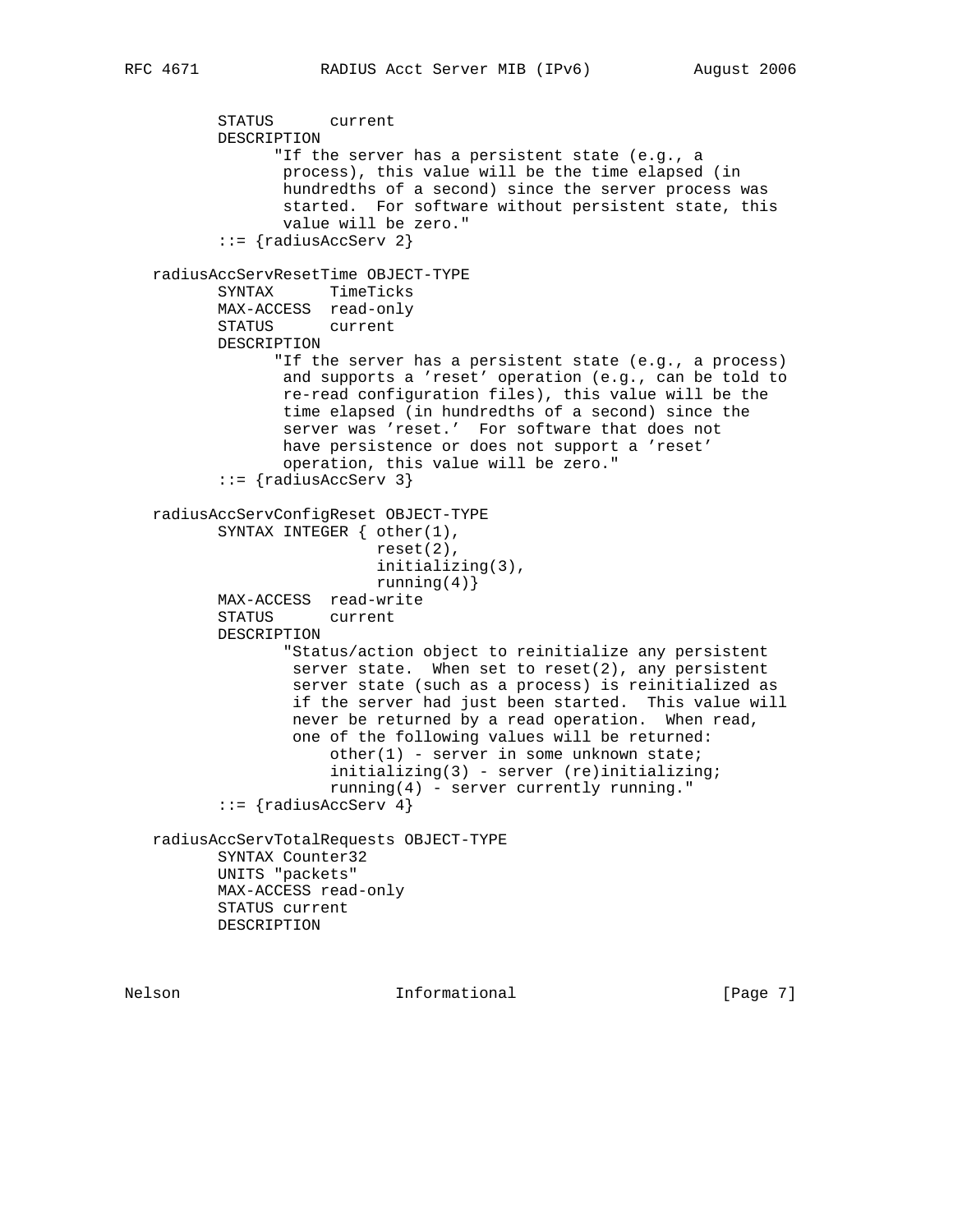```
 "The number of packets received on the
               accounting port."
        REFERENCE "RFC 2866 section 4.1"
       ::= { radiusAccServ 5 }
 radiusAccServTotalInvalidRequests OBJECT-TYPE
        SYNTAX Counter32
        UNITS "packets"
        MAX-ACCESS read-only
        STATUS current
        DESCRIPTION
              "The number of RADIUS Accounting-Request packets
              received from unknown addresses."
        REFERENCE "RFC 2866 sections 2, 4.1"
       ::= { radiusAccServ 6 }
 radiusAccServTotalDupRequests OBJECT-TYPE
        SYNTAX Counter32
        UNITS "packets"
        MAX-ACCESS read-only
        STATUS current
        DESCRIPTION
              "The number of duplicate RADIUS Accounting-Request
               packets received."
        REFERENCE "RFC 2866 section 4.1"
       ::= { radiusAccServ 7 }
 radiusAccServTotalResponses OBJECT-TYPE
        SYNTAX Counter32
        UNITS "packets"
        MAX-ACCESS read-only
        STATUS current
        DESCRIPTION
              "The number of RADIUS Accounting-Response packets
               sent."
        REFERENCE "RFC 2866 section 4.2"
       ::= { radiusAccServ 8 }
 radiusAccServTotalMalformedRequests OBJECT-TYPE
        SYNTAX Counter32
        UNITS "packets"
        MAX-ACCESS read-only
        STATUS current
        DESCRIPTION
              "The number of malformed RADIUS Accounting-Request
               packets received. Bad authenticators or unknown
               types are not included as malformed Access-Requests."
        REFERENCE "RFC 2866 section 3"
```
Nelson **Informational Informational Informational I**Page 8]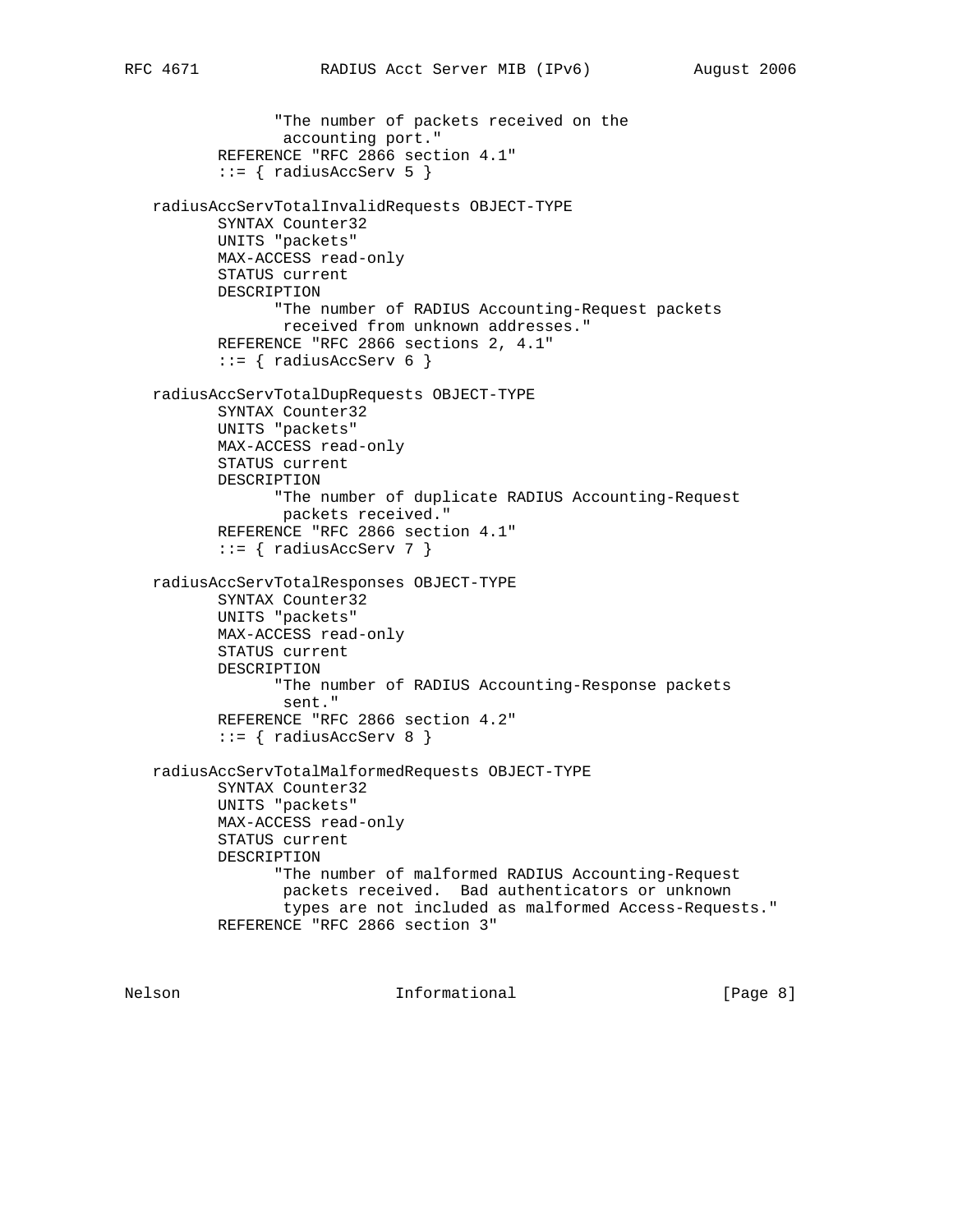```
 ::= { radiusAccServ 9 }
 radiusAccServTotalBadAuthenticators OBJECT-TYPE
       SYNTAX Counter32
       UNITS "packets"
       MAX-ACCESS read-only
       STATUS current
       DESCRIPTION
             "The number of RADIUS Accounting-Request packets
              that contained an invalid authenticator."
       REFERENCE "RFC 2866 section 3"
      ::= { radiusAccServ 10 }
 radiusAccServTotalPacketsDropped OBJECT-TYPE
       SYNTAX Counter32
       UNITS "packets"
       MAX-ACCESS read-only
       STATUS current
       DESCRIPTION
             "The number of incoming packets silently discarded
              for a reason other than malformed, bad authenticators,
              or unknown types."
       REFERENCE "RFC 2866 section 3"
      ::= { radiusAccServ 11 }
 radiusAccServTotalNoRecords OBJECT-TYPE
        SYNTAX Counter32
        UNITS "packets"
        MAX-ACCESS read-only
        STATUS current
        DESCRIPTION
              "The number of RADIUS Accounting-Request packets
               that were received and responded to but not
               recorded."
        ::= { radiusAccServ 12 }
 radiusAccServTotalUnknownTypes OBJECT-TYPE
       SYNTAX Counter32
       UNITS "packets"
       MAX-ACCESS read-only
       STATUS current
       DESCRIPTION
             "The number of RADIUS packets of unknown type that
              were received."
       REFERENCE "RFC 2866 section 4"
      ::= { radiusAccServ 13 }
 radiusAccClientTable OBJECT-TYPE
```
Nelson **Informational Informational** [Page 9]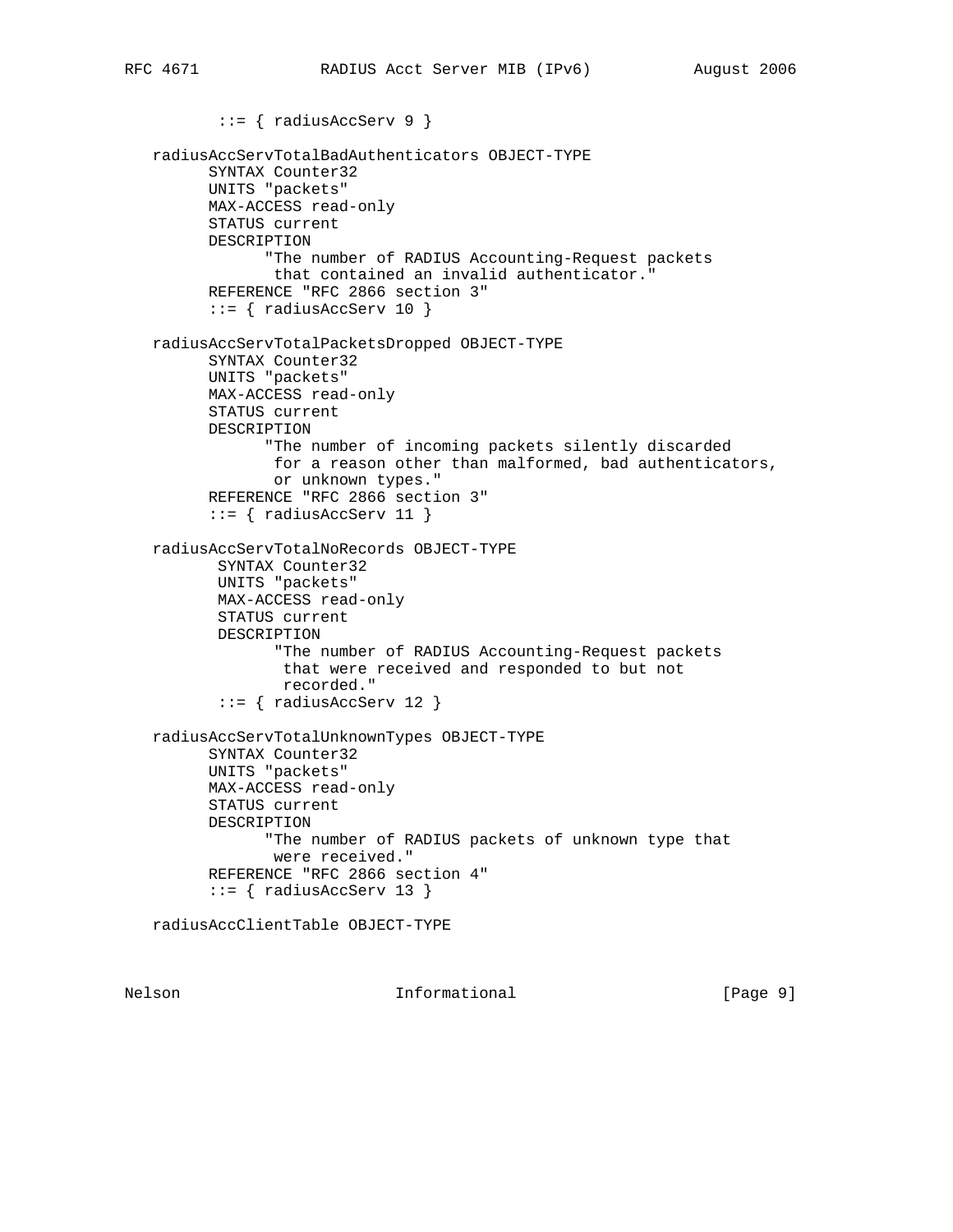```
 SYNTAX SEQUENCE OF RadiusAccClientEntry
         MAX-ACCESS not-accessible
         STATUS deprecated
         DESCRIPTION
               "The (conceptual) table listing the RADIUS accounting
                clients with which the server shares a secret."
         ::= { radiusAccServ 14 }
   radiusAccClientEntry OBJECT-TYPE
         SYNTAX RadiusAccClientEntry
         MAX-ACCESS not-accessible
         STATUS deprecated
         DESCRIPTION
               "An entry (conceptual row) representing a RADIUS
               accounting client with which the server shares a
               secret."
         INDEX { radiusAccClientIndex }
         ::= { radiusAccClientTable 1 }
   RadiusAccClientEntry ::= SEQUENCE {
        radiusAccClientIndex 1nteger32,
        radiusAccClientAddress IpAddress,<br>
radiusAccClientID SnmpAdminString,
                                        SnmpAdminString,
         radiusAccServPacketsDropped Counter32,
        radiusAccServRequests Counter32,
        radiusAccServDupRequests<br>
radiusAccServDupRequests Counter32,<br>
counter32,
         radiusAccServResponses Counter32,
 radiusAccServBadAuthenticators Counter32,
 radiusAccServMalformedRequests Counter32,
        radiusAccServNoRecords counter32,
        radiusAccServUnknownTypes Counter32
   }
   radiusAccClientIndex OBJECT-TYPE
         SYNTAX Integer32 (1..2147483647)
         MAX-ACCESS not-accessible
         STATUS deprecated
         DESCRIPTION
               "A number uniquely identifying each RADIUS accounting
               client with which this server communicates."
          ::= { radiusAccClientEntry 1 }
   radiusAccClientAddress OBJECT-TYPE
         SYNTAX IpAddress
         MAX-ACCESS read-only
         STATUS deprecated
         DESCRIPTION
               "The NAS-IP-Address of the RADIUS accounting client
```
Nelson **Informational Informational** [Page 10]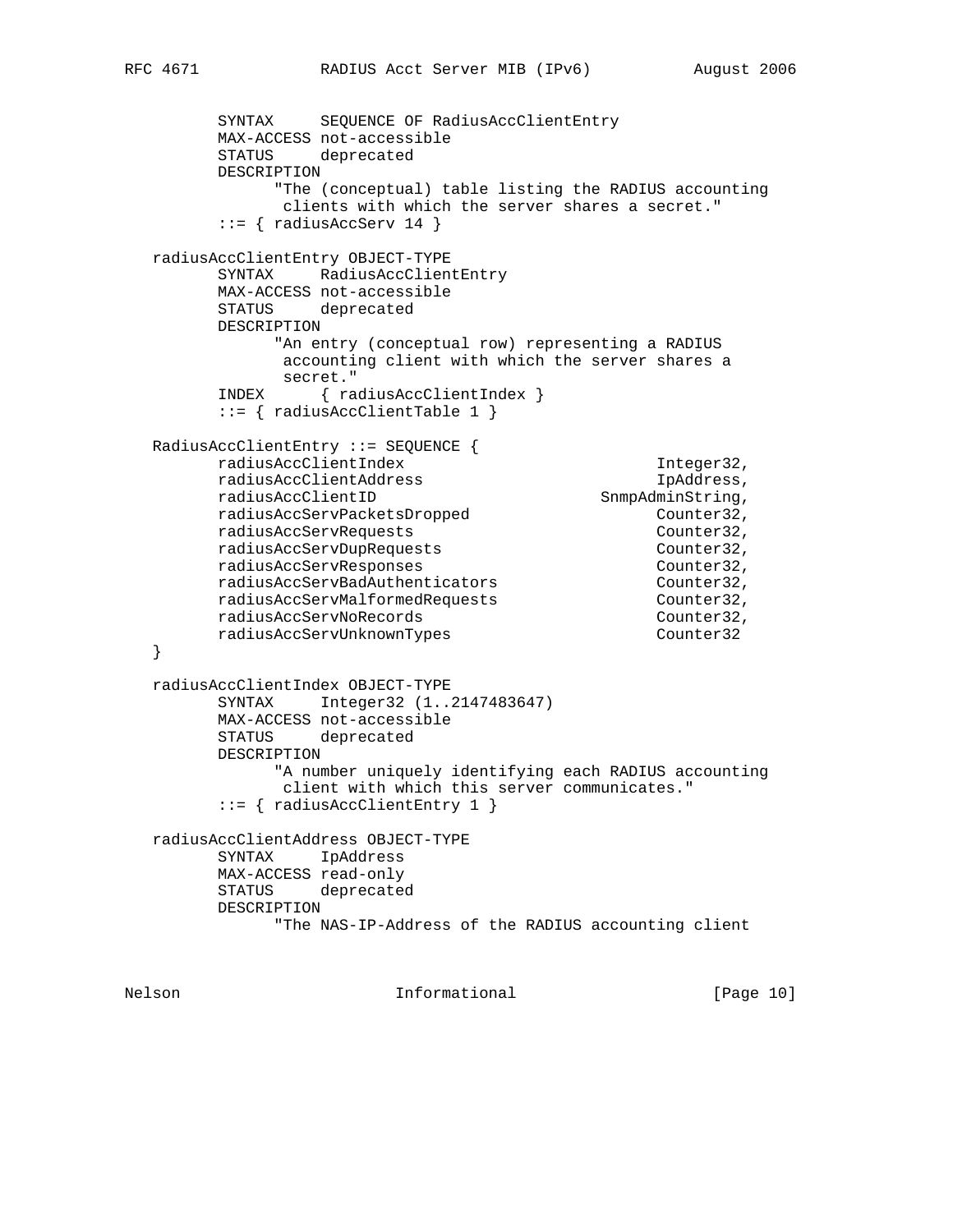```
 referred to in this table entry."
           ::= { radiusAccClientEntry 2 }
   radiusAccClientID OBJECT-TYPE
           SYNTAX SnmpAdminString
           MAX-ACCESS read-only
           STATUS deprecated
          DESCRIPTION
                 "The NAS-Identifier of the RADIUS accounting client
                 referred to in this table entry. This is not
                 necessarily the same as sysName in MIB II."
           REFERENCE "RFC 2865 section 5.32"
           ::= { radiusAccClientEntry 3 }
    -- Server Counters
 --
   -- Requests - DupRequests - BadAuthenticators - MalformedRequests -
   -- UnknownTypes - PacketsDropped - Responses = Pending
  - -- Requests - DupRequests - BadAuthenticators - MalformedRequests -
   -- UnknownTypes - PacketsDropped - NoRecords = entries logged
   radiusAccServPacketsDropped OBJECT-TYPE
         SYNTAX Counter32
         UNITS "packets"
         MAX-ACCESS read-only
         STATUS deprecated
         DESCRIPTION
               "The number of incoming packets received
                from this client and silently discarded
                for a reason other than malformed, bad
                authenticators, or unknown types."
        REFERENCE "RFC 2866 section 3"
         ::= { radiusAccClientEntry 4 }
   radiusAccServRequests OBJECT-TYPE
          SYNTAX Counter32
          UNITS "packets"
          MAX-ACCESS read-only
           STATUS deprecated
          DESCRIPTION
                 "The number of packets received from this
                  client on the accounting port."
           REFERENCE "RFC 2866 section 4.1"
           ::= { radiusAccClientEntry 5 }
   radiusAccServDupRequests OBJECT-TYPE
          SYNTAX Counter32
```
Nelson **Informational Informational** [Page 11]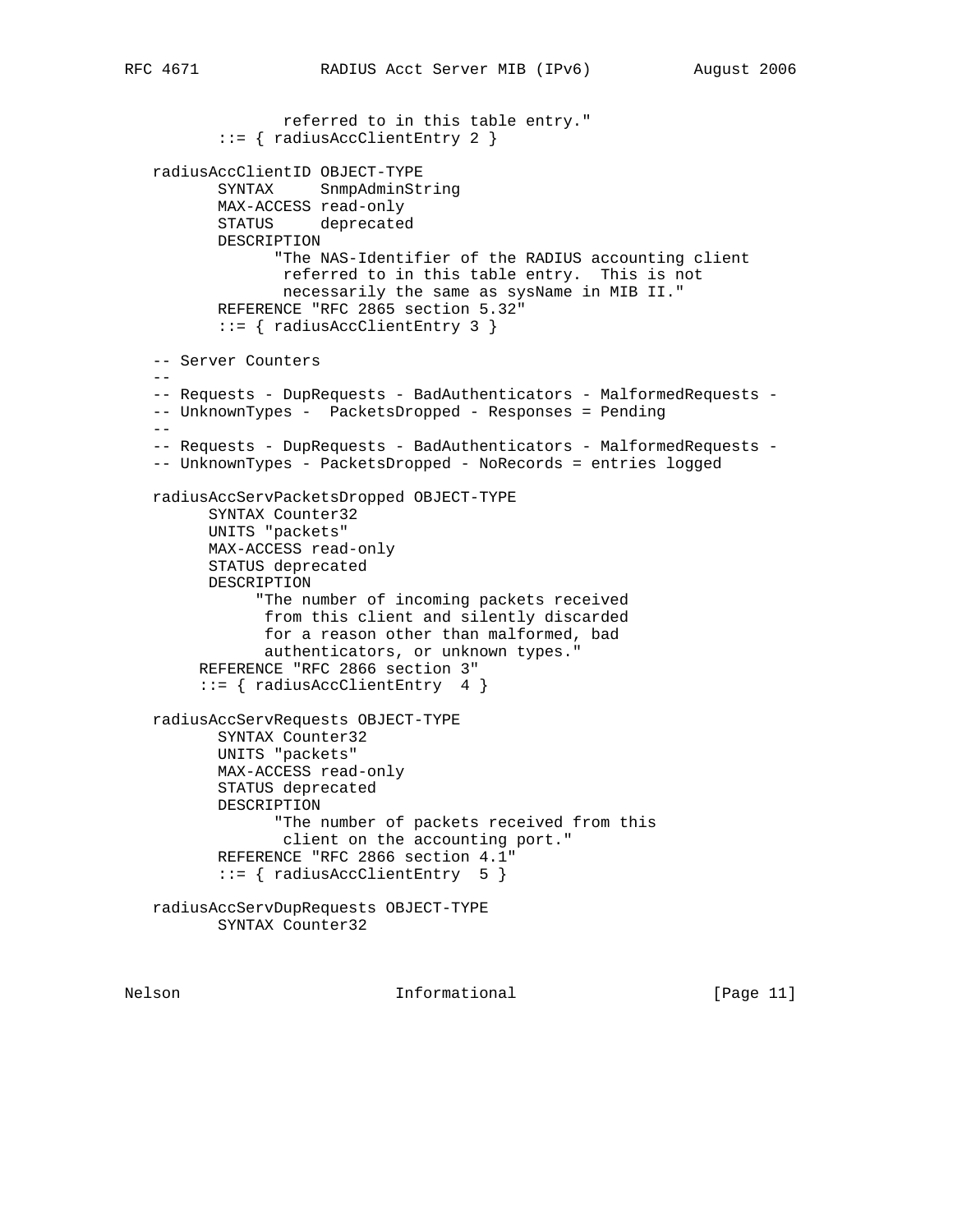UNITS "packets" MAX-ACCESS read-only STATUS deprecated DESCRIPTION "The number of duplicate RADIUS Accounting-Request packets received from this client." REFERENCE "RFC 2866 section 4.1" ::= { radiusAccClientEntry 6 } radiusAccServResponses OBJECT-TYPE SYNTAX Counter32 UNITS "packets" MAX-ACCESS read-only STATUS deprecated DESCRIPTION "The number of RADIUS Accounting-Response packets sent to this client." REFERENCE "RFC 2866 section 4.2" ::= { radiusAccClientEntry 7 } radiusAccServBadAuthenticators OBJECT-TYPE SYNTAX Counter32 UNITS "packets" MAX-ACCESS read-only STATUS deprecated DESCRIPTION "The number of RADIUS Accounting-Request packets that contained invalid authenticators received from this client." REFERENCE "RFC 2866 section 3" ::= { radiusAccClientEntry 8 } radiusAccServMalformedRequests OBJECT-TYPE SYNTAX Counter32 UNITS "packets" MAX-ACCESS read-only STATUS deprecated DESCRIPTION "The number of malformed RADIUS Accounting-Request packets that were received from this client. Bad authenticators and unknown types are not included as malformed Accounting-Requests." REFERENCE "RFC 2866 section 3" ::= { radiusAccClientEntry 9 } radiusAccServNoRecords OBJECT-TYPE SYNTAX Counter32 UNITS "packets"

Nelson **Informational Informational** [Page 12]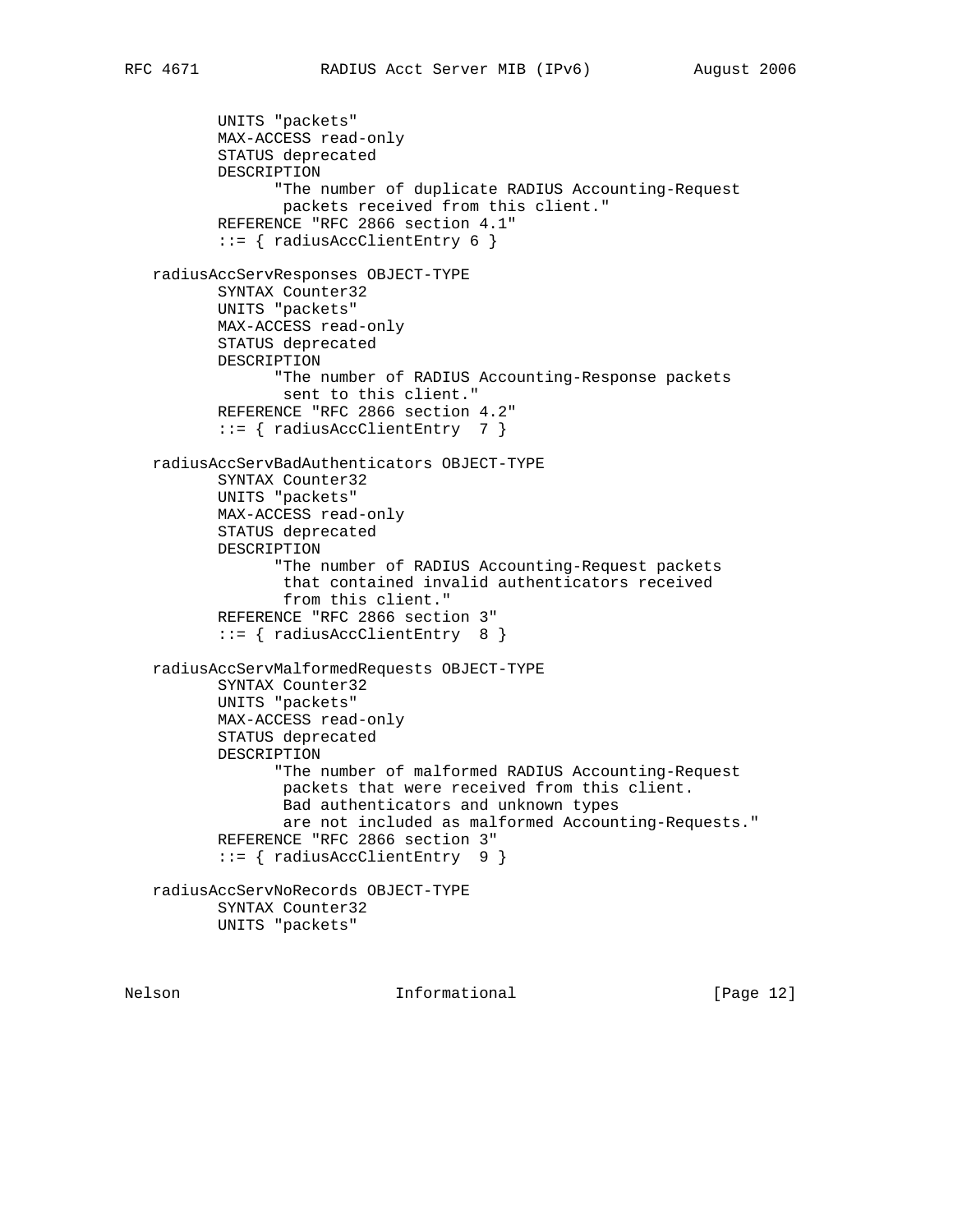MAX-ACCESS read-only STATUS deprecated DESCRIPTION "The number of RADIUS Accounting-Request packets that were received and responded to but not recorded." ::= { radiusAccClientEntry 10 } radiusAccServUnknownTypes OBJECT-TYPE SYNTAX Counter32 UNITS "packets" MAX-ACCESS read-only STATUS deprecated DESCRIPTION "The number of RADIUS packets of unknown type that were received from this client." REFERENCE "RFC 2866 section 4" ::= { radiusAccClientEntry 11 } -- New MIB objects added in this revision radiusAccClientExtTable OBJECT-TYPE SYNTAX SEQUENCE OF RadiusAccClientExtEntry MAX-ACCESS not-accessible STATUS current DESCRIPTION "The (conceptual) table listing the RADIUS accounting clients with which the server shares a secret."  $::=$  { radiusAccServ 15 } radiusAccClientExtEntry OBJECT-TYPE SYNTAX RadiusAccClientExtEntry MAX-ACCESS not-accessible STATUS current DESCRIPTION "An entry (conceptual row) representing a RADIUS accounting client with which the server shares a secret." INDEX { radiusAccClientExtIndex } ::= { radiusAccClientExtTable 1 } RadiusAccClientExtEntry ::= SEQUENCE { radiusAccClientExtIndex Integer32, radiusAccClientInetAddressType InetAddressType, radiusAccClientInetAddress inetAddress, radiusAccClientExtID SnmpAdminString, radiusAccServExtPacketsDropped Counter32,

Nelson **Informational Informational** [Page 13]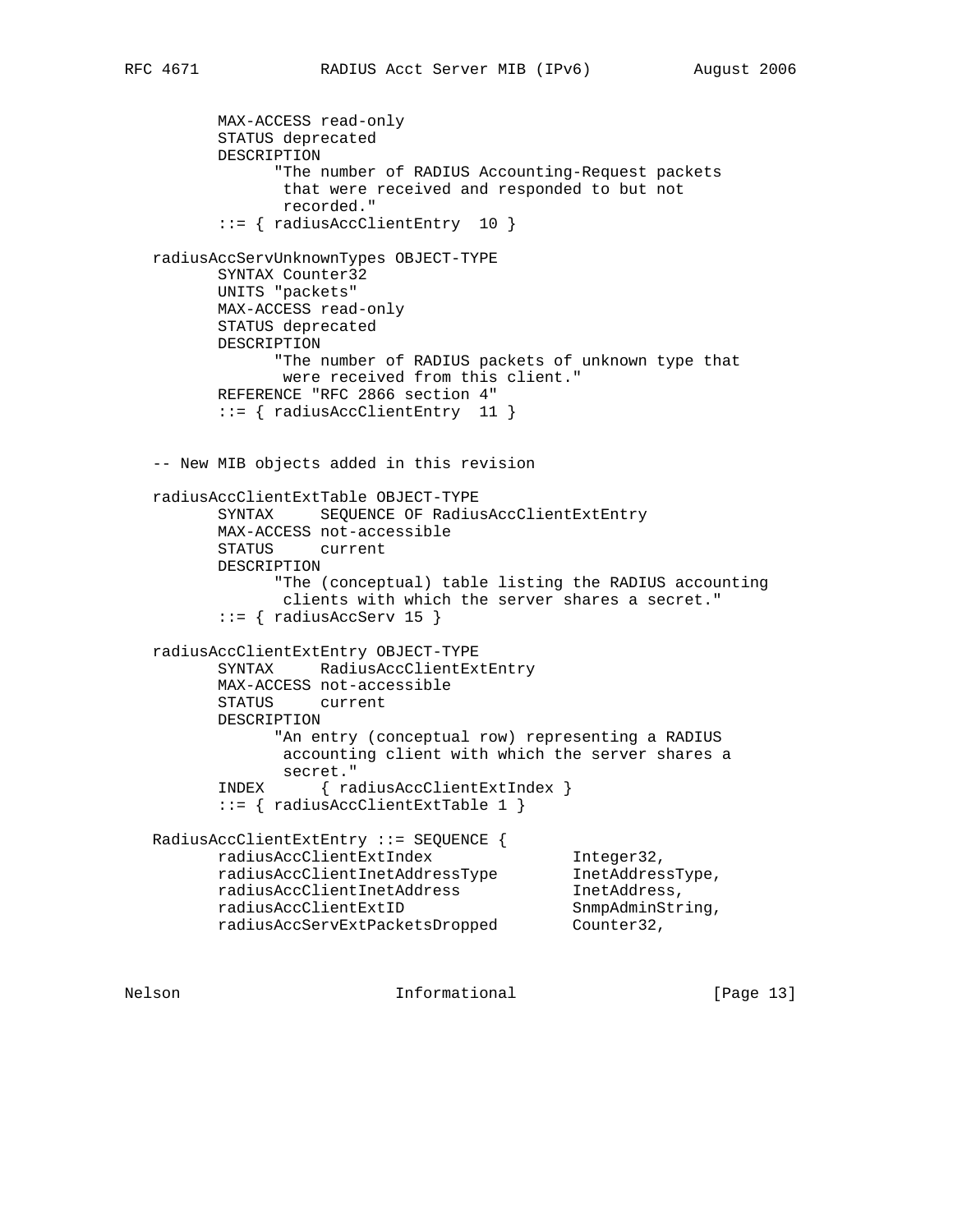```
 radiusAccServExtRequests Counter32,
 radiusAccServExtDupRequests Counter32,
radiusAccServExtResponses Counter32,
 radiusAccServExtBadAuthenticators Counter32,
 radiusAccServExtMalformedRequests Counter32,
 radiusAccServExtNoRecords Counter32,
radiusAccServExtUnknownTypes Counter32,
         radiusAccServerCounterDiscontinuity TimeTicks
   }
   radiusAccClientExtIndex OBJECT-TYPE
         SYNTAX Integer32 (1..2147483647)
         MAX-ACCESS not-accessible
         STATUS current
         DESCRIPTION
               "A number uniquely identifying each RADIUS accounting
               client with which this server communicates."
         ::= { radiusAccClientExtEntry 1 }
         radiusAccClientInetAddressType OBJECT-TYPE
           SYNTAX InetAddressType
           MAX-ACCESS read-only
           STATUS current
           DESCRIPTION
                 "The type of address format used for the
                  radiusAccClientInetAddress object."
           ::= { radiusAccClientExtEntry 2 }
      radiusAccClientInetAddress OBJECT-TYPE
           SYNTAX InetAddress
           MAX-ACCESS read-only
           STATUS current
           DESCRIPTION
                 "The IP address of the RADIUS accounting
                  client referred to in this table entry, using
                  the IPv6 address format."
           ::= { radiusAccClientExtEntry 3 }
   radiusAccClientExtID OBJECT-TYPE
         SYNTAX SnmpAdminString
         MAX-ACCESS read-only
         STATUS current
         DESCRIPTION
               "The NAS-Identifier of the RADIUS accounting client
               referred to in this table entry. This is not
               necessarily the same as sysName in MIB II."
         REFERENCE "RFC 2865 section 5.32"
         ::= { radiusAccClientExtEntry 4 }
```
Nelson **Informational Informational** [Page 14]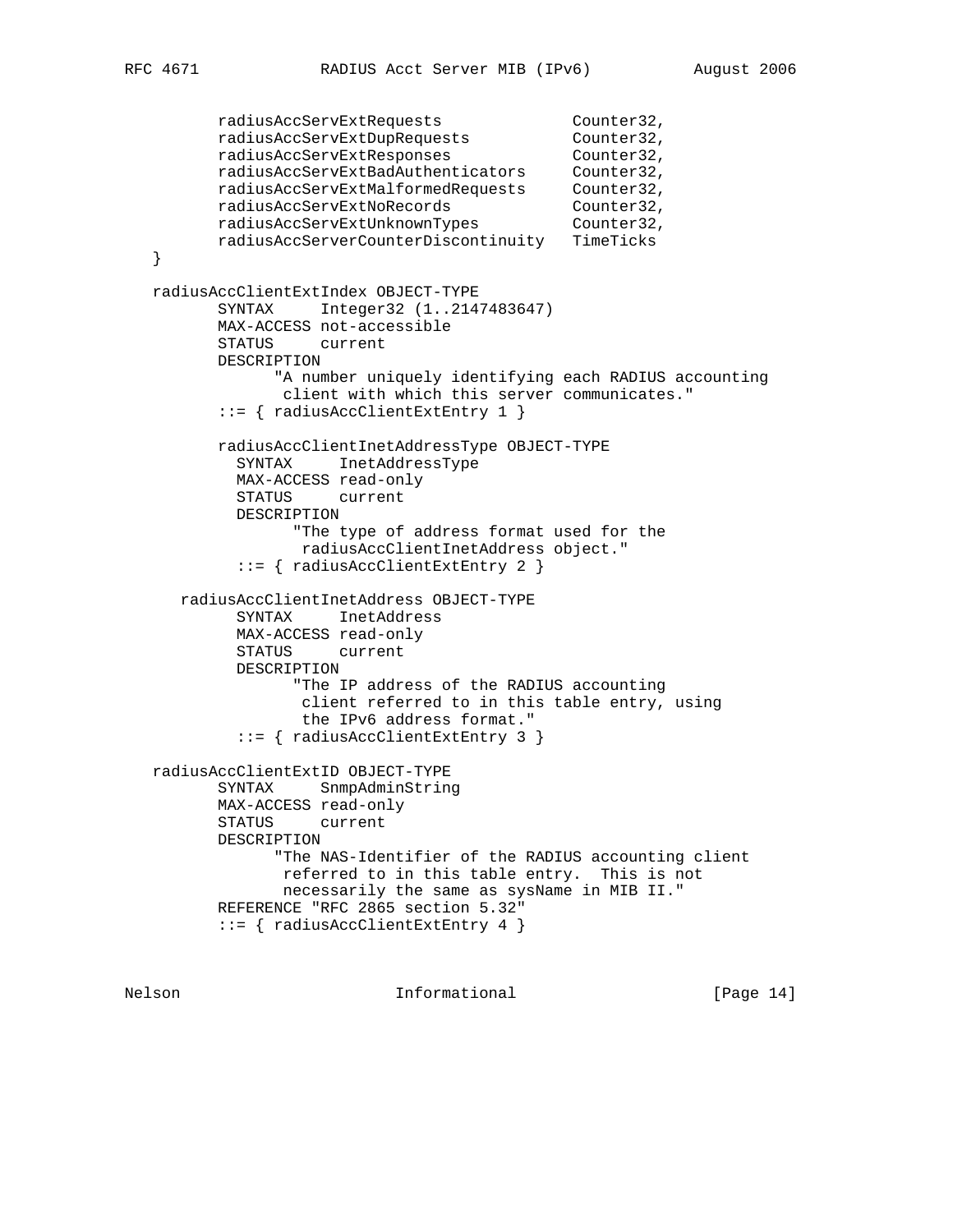```
 -- Server Counters
 --
    -- Requests - DupRequests - BadAuthenticators - MalformedRequests -
   -- UnknownTypes - PacketsDropped - Responses = Pending
 --
   -- Requests - DupRequests - BadAuthenticators - MalformedRequests -
   -- UnknownTypes - PacketsDropped - NoRecords = entries logged
   radiusAccServExtPacketsDropped OBJECT-TYPE
         SYNTAX Counter32
         UNITS "packets"
         MAX-ACCESS read-only
         STATUS current
         DESCRIPTION
               "The number of incoming packets received from this
                client and silently discarded for a reason other
                than malformed, bad authenticators, or unknown types.
                This counter may experience a discontinuity when the
                RADIUS Accounting Server module within the managed
                entity is reinitialized, as indicated by the current
                value of radiusAccServerCounterDiscontinuity."
        REFERENCE "RFC 2866 section 3"
         ::= { radiusAccClientExtEntry 5 }
   radiusAccServExtRequests OBJECT-TYPE
           SYNTAX Counter32
           UNITS "packets"
           MAX-ACCESS read-only
           STATUS current
           DESCRIPTION
                 "The number of packets received from this
                  client on the accounting port. This counter
                  may experience a discontinuity when the
                  RADIUS Accounting Server module within the
                  managed entity is reinitialized, as indicated by
                  the current value of
                  radiusAccServerCounterDiscontinuity."
           REFERENCE "RFC 2866 section 4.1"
           ::= { radiusAccClientExtEntry 6 }
   radiusAccServExtDupRequests OBJECT-TYPE
          SYNTAX Counter32
```
 UNITS "packets" MAX-ACCESS read-only STATUS current DESCRIPTION "The number of duplicate RADIUS Accounting-Request packets received from this client. This counter

Nelson **Informational Informational** [Page 15]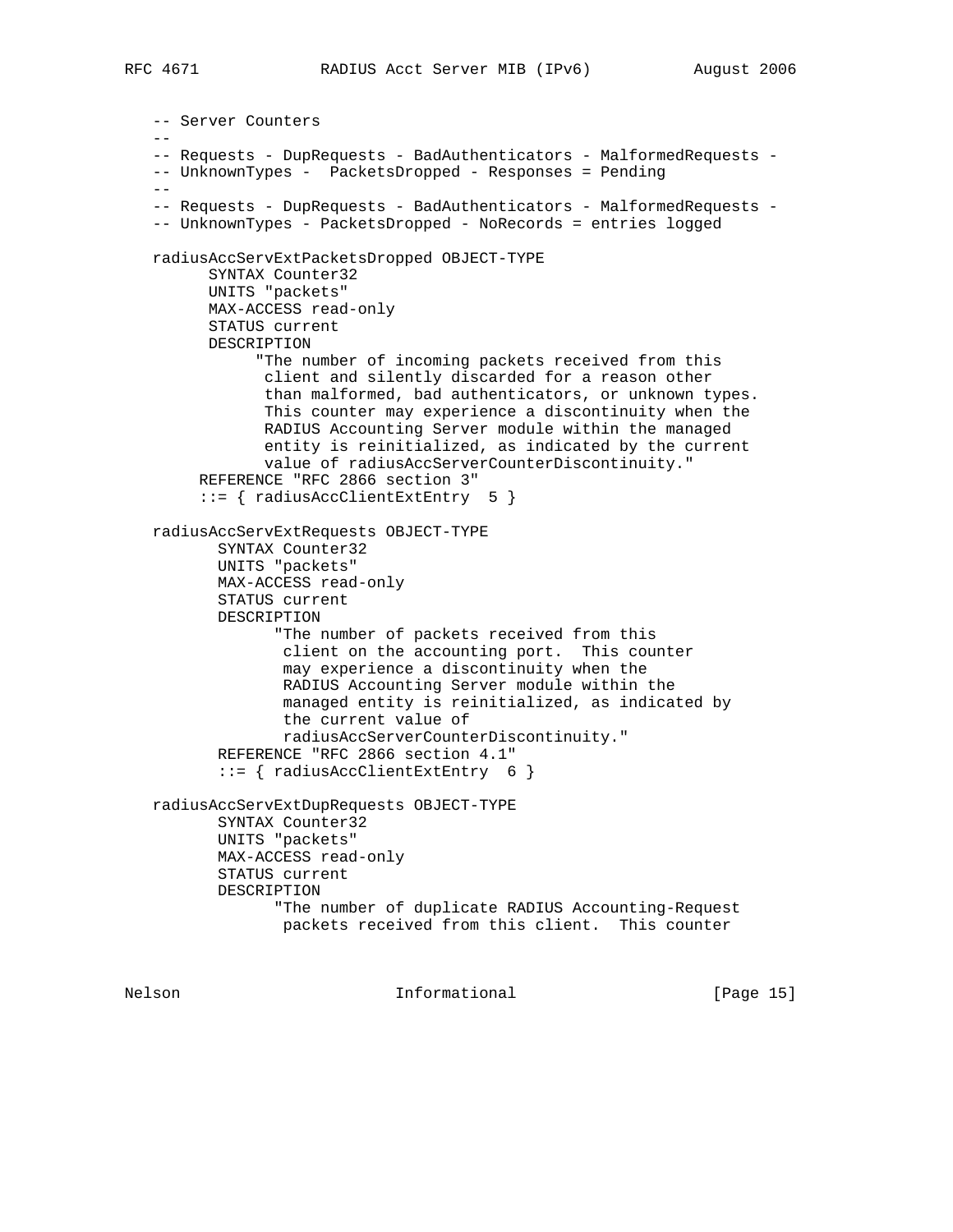may experience a discontinuity when the RADIUS Accounting Server module within the managed entity is reinitialized, as indicated by the current value of radiusAccServerCounterDiscontinuity." REFERENCE "RFC 2866 section 4.1" ::= { radiusAccClientExtEntry 7 } radiusAccServExtResponses OBJECT-TYPE SYNTAX Counter32 UNITS "packets" MAX-ACCESS read-only STATUS current DESCRIPTION "The number of RADIUS Accounting-Response packets sent to this client. This counter may experience a discontinuity when the RADIUS Accounting Server module within the managed entity is reinitialized, as indicated by the current value of radiusAccServerCounterDiscontinuity." REFERENCE "RFC 2866 section 4.2" ::= { radiusAccClientExtEntry 8 } radiusAccServExtBadAuthenticators OBJECT-TYPE SYNTAX Counter32 UNITS "packets" MAX-ACCESS read-only STATUS current DESCRIPTION "The number of RADIUS Accounting-Request packets that contained invalid authenticators received from this client. This counter may experience a discontinuity when the RADIUS Accounting Server module within the managed entity is reinitialized, as indicated by the current value of radiusAccServerCounterDiscontinuity." REFERENCE "RFC 2866 section 3" ::= { radiusAccClientExtEntry 9 } radiusAccServExtMalformedRequests OBJECT-TYPE SYNTAX Counter32 UNITS "packets" MAX-ACCESS read-only STATUS current DESCRIPTION "The number of malformed RADIUS Accounting-Request packets that were received from this client. Bad authenticators and unknown types are not

Nelson **Informational Informational** [Page 16]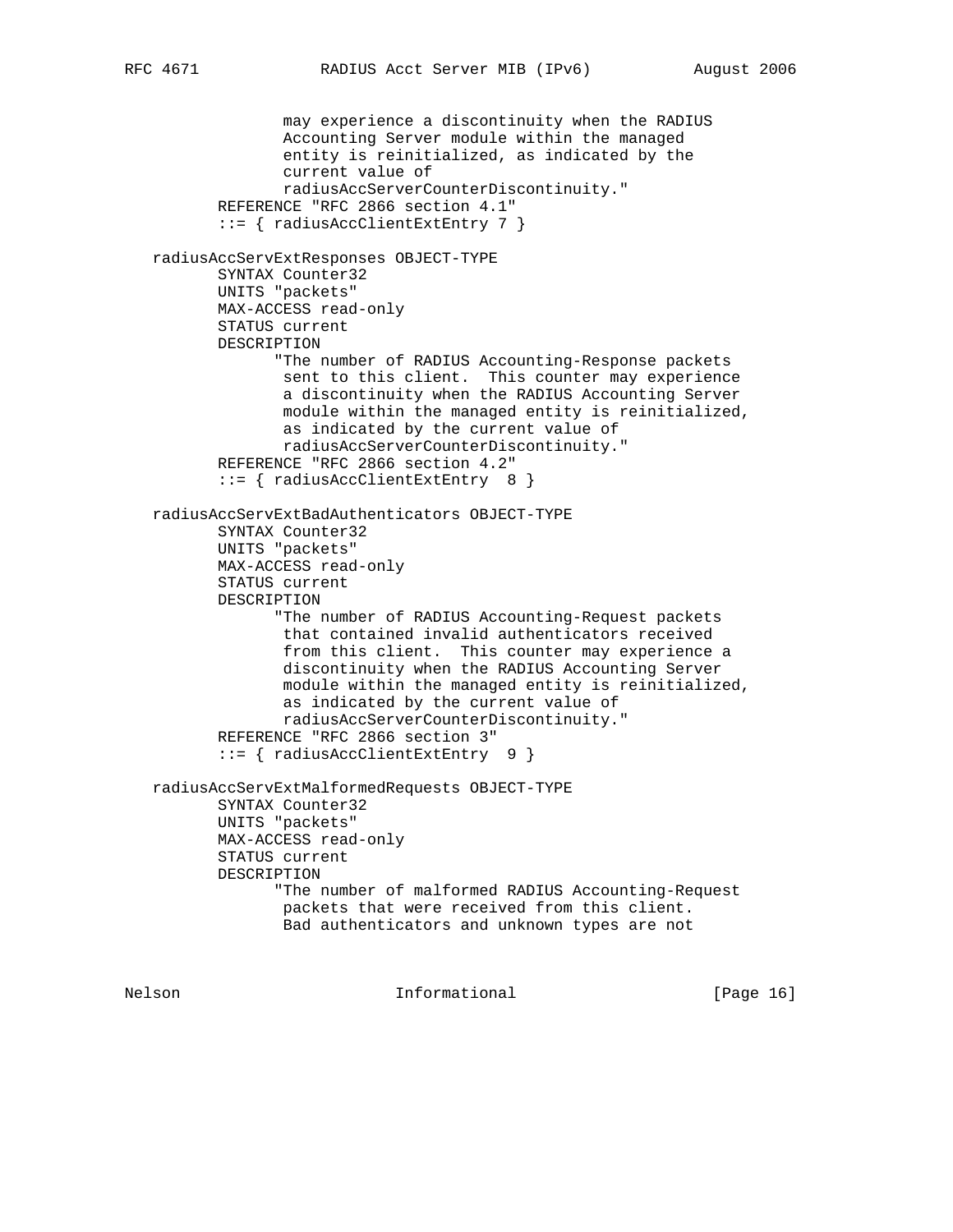included as malformed Accounting-Requests. This counter may experience a discontinuity when the RADIUS Accounting Server module within the managed entity is reinitialized, as indicated by the current value of radiusAccServerCounterDiscontinuity." REFERENCE "RFC 2866 section 3" ::= { radiusAccClientExtEntry 10 } radiusAccServExtNoRecords OBJECT-TYPE SYNTAX Counter32 UNITS "packets" MAX-ACCESS read-only STATUS current DESCRIPTION "The number of RADIUS Accounting-Request packets that were received and responded to but not recorded. This counter may experience a discontinuity when the RADIUS Accounting Server module within the managed entity is reinitialized, as indicated by the current value of radiusAccServerCounterDiscontinuity." ::= { radiusAccClientExtEntry 11 } radiusAccServExtUnknownTypes OBJECT-TYPE SYNTAX Counter32 UNITS "packets" MAX-ACCESS read-only STATUS current DESCRIPTION "The number of RADIUS packets of unknown type that were received from this client. This counter may experience a discontinuity when the RADIUS Accounting Server module within the managed entity is reinitialized, as indicated by the current value of radiusAccServerCounterDiscontinuity." REFERENCE "RFC 2866 section 4" ::= { radiusAccClientExtEntry 12 } radiusAccServerCounterDiscontinuity OBJECT-TYPE SYNTAX TimeTicks UNITS "centiseconds" MAX-ACCESS read-only STATUS current DESCRIPTION "The number of centiseconds since the last discontinuity in the RADIUS Accounting Server counters. A discontinuity may be the result of a reinitialization of the RADIUS Accounting Server

Nelson **Informational Informational** [Page 17]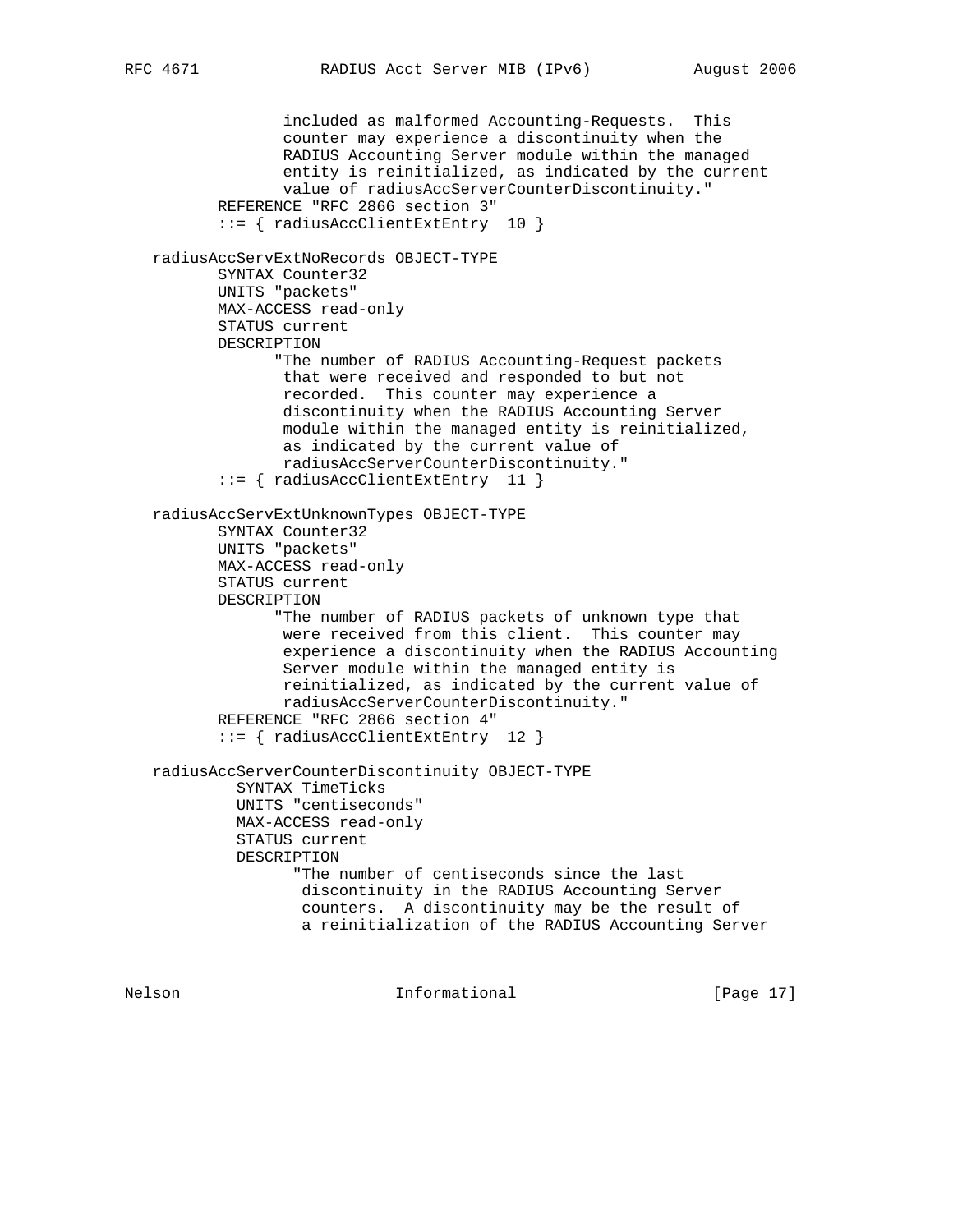```
 module within the managed entity."
          ::= { radiusAccClientExtEntry 13 }
 -- conformance information
 radiusAccServMIBConformance OBJECT IDENTIFIER
        ::= { radiusAccServMIB 2 }
 radiusAccServMIBCompliances OBJECT IDENTIFIER
        ::= { radiusAccServMIBConformance 1 }
 radiusAccServMIBGroups OBJECT IDENTIFIER
        ::= { radiusAccServMIBConformance 2 }
 -- compliance statements
 radiusAccServMIBCompliance MODULE-COMPLIANCE
        STATUS deprecated
        DESCRIPTION
             "The compliance statement for accounting servers
             implementing the RADIUS Accounting Server MIB.
             Implementation of this module is for IPv4-only
             entities, or for backwards compatibility use with
             entities that support both IPv4 and IPv6."
        MODULE -- this module
        MANDATORY-GROUPS { radiusAccServMIBGroup }
       OBJECT radiusAccServConfigReset
        WRITE-SYNTAX INTEGER { reset(2) }
        DESCRIPTION "The only SETable value is 'reset' (2)."
        ::= { radiusAccServMIBCompliances 1 }
 radiusAccServExtMIBCompliance MODULE-COMPLIANCE
        STATUS current
        DESCRIPTION
             "The compliance statement for accounting
             servers implementing the RADIUS Accounting
             Server IPv6 Extensions MIB. Implementation of
             this module is for entities that support IPv6,
             or support IPv4 and IPv6."
        MODULE -- this module
        MANDATORY-GROUPS { radiusAccServExtMIBGroup }
        OBJECT radiusAccServConfigReset
        WRITE-SYNTAX INTEGER { reset(2) }
```
Nelson **Informational Informational** [Page 18]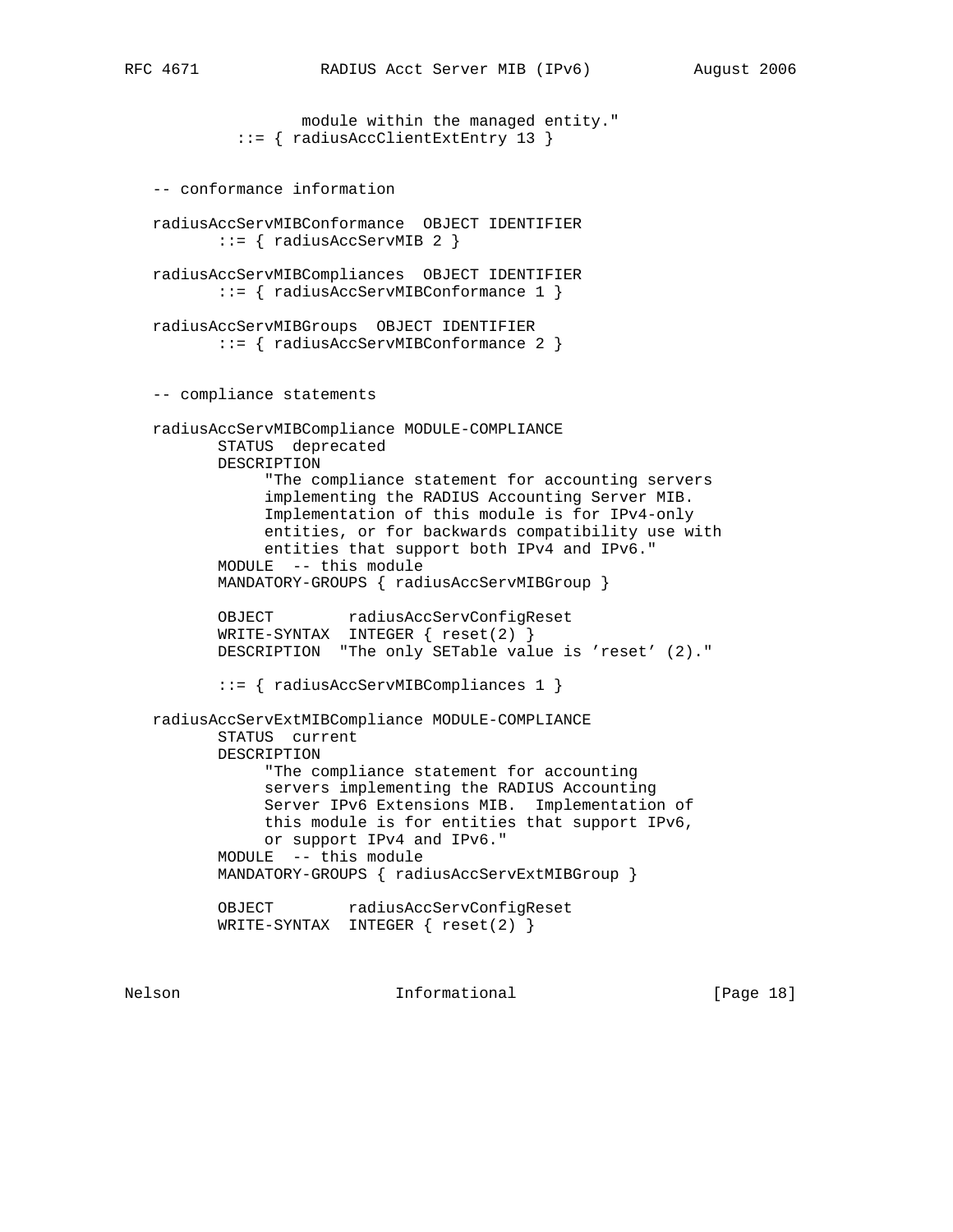DESCRIPTION "The only SETable value is 'reset' (2)." OBJECT radiusAccClientInetAddressType SYNTAX InetAddressType { ipv4(1), ipv6(2) } DESCRIPTION "An implementation is only required to support IPv4 and globally unique IPv6 addresses." OBJECT radiusAccClientInetAddress SYNTAX InetAddress ( SIZE (4|16) ) DESCRIPTION "An implementation is only required to support IPv4 and globally unique IPv6 addresses." ::= { radiusAccServMIBCompliances 2 } -- units of conformance radiusAccServMIBGroup OBJECT-GROUP OBJECTS {radiusAccServIdent, radiusAccServUpTime, radiusAccServResetTime, radiusAccServConfigReset, radiusAccServTotalRequests, radiusAccServTotalInvalidRequests, radiusAccServTotalDupRequests, radiusAccServTotalResponses, radiusAccServTotalMalformedRequests, radiusAccServTotalBadAuthenticators, radiusAccServTotalPacketsDropped, radiusAccServTotalNoRecords, radiusAccServTotalUnknownTypes, radiusAccClientAddress, radiusAccClientID, radiusAccServPacketsDropped, radiusAccServRequests, radiusAccServDupRequests, radiusAccServResponses, radiusAccServBadAuthenticators, radiusAccServMalformedRequests, radiusAccServNoRecords, radiusAccServUnknownTypes } STATUS deprecated DESCRIPTION "The collection of objects providing management of a RADIUS Accounting Server."

Nelson **Informational Informational** [Page 19]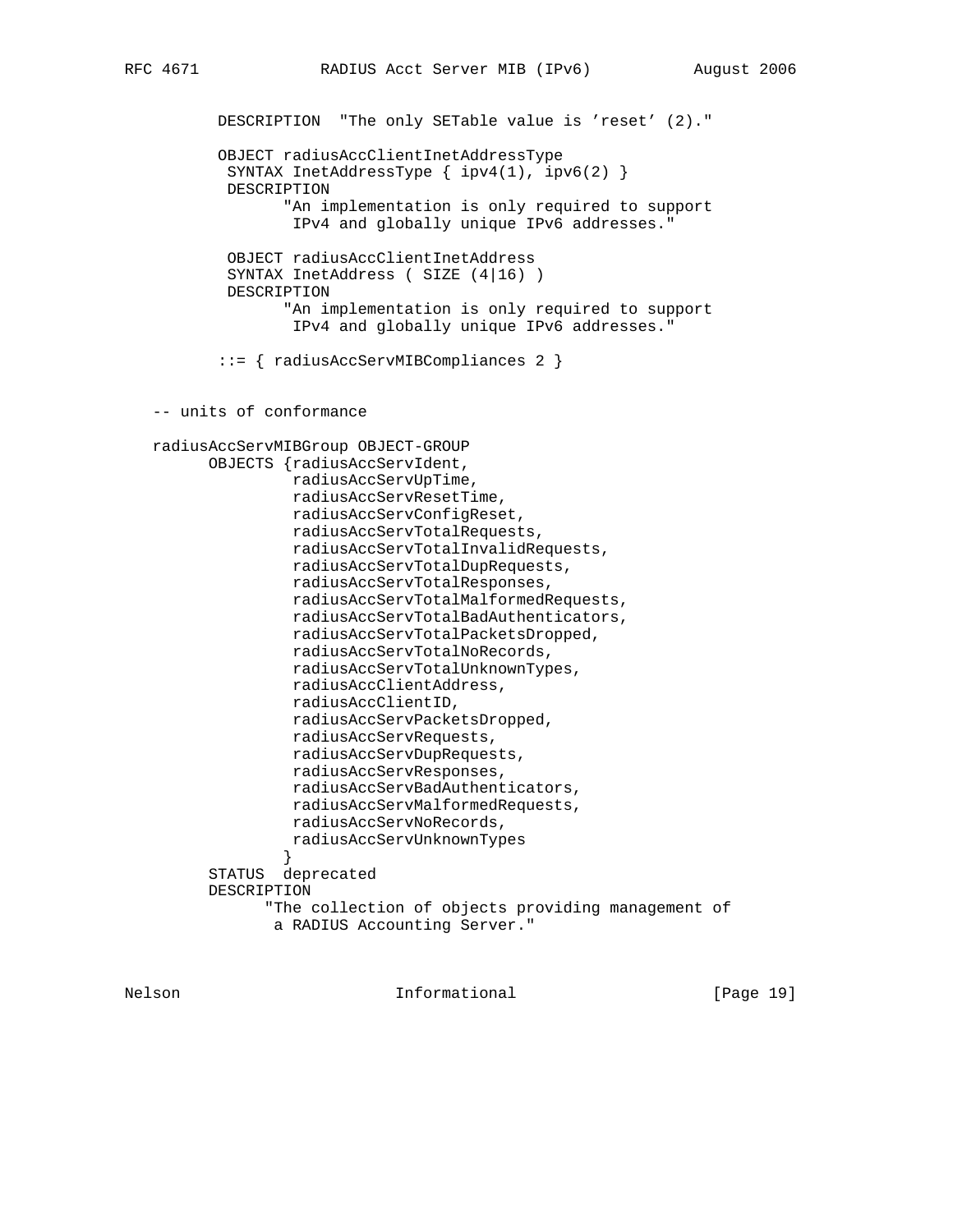::= { radiusAccServMIBGroups 1 } radiusAccServExtMIBGroup OBJECT-GROUP OBJECTS {radiusAccServIdent, radiusAccServUpTime, radiusAccServResetTime, radiusAccServConfigReset, radiusAccServTotalRequests, radiusAccServTotalInvalidRequests, radiusAccServTotalDupRequests, radiusAccServTotalResponses, radiusAccServTotalMalformedRequests, radiusAccServTotalBadAuthenticators, radiusAccServTotalPacketsDropped, radiusAccServTotalNoRecords, radiusAccServTotalUnknownTypes, radiusAccClientInetAddressType, radiusAccClientInetAddress, radiusAccClientExtID, radiusAccServExtPacketsDropped, radiusAccServExtRequests, radiusAccServExtDupRequests, radiusAccServExtResponses, radiusAccServExtBadAuthenticators, radiusAccServExtMalformedRequests, radiusAccServExtNoRecords, radiusAccServExtUnknownTypes, radiusAccServerCounterDiscontinuity } STATUS current DESCRIPTION "The collection of objects providing management of a RADIUS Accounting Server." ::= { radiusAccServMIBGroups 2 }

END

8. Security Considerations

 There are management objects (radiusAccServConfigReset) defined in this MIB that have a MAX-ACCESS clause of read-write and/or read create. Such objects may be considered sensitive or vulnerable in some network environments. The support for SET operations in a non secure environment without proper protection can have a negative effect on network operations. These are:

Nelson **Informational Informational** [Page 20]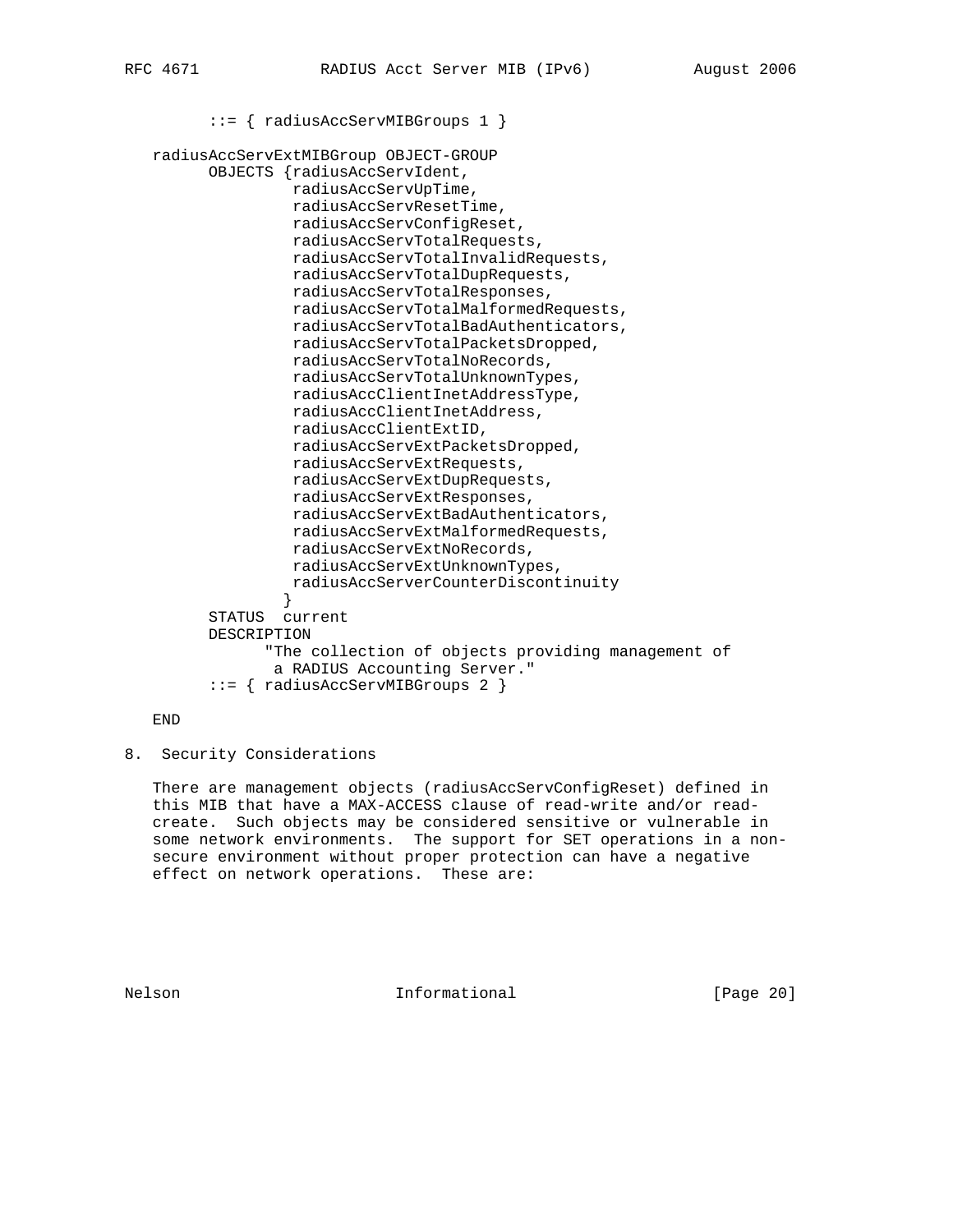#### radiusAccServConfigReset

 This object can be used to reinitialize the persistent state of any server. When set to reset $(2)$ , any persistent server state (such as a process) is reinitialized as if the server had just been started. Depending on the server implementation details, this action may or may not interrupt the processing of pending request in the server. Abuse of this object may lead to a Denial of Service attack on the server.

 There are a number of managed objects in this MIB that may contain sensitive information. These are:

radiusAccClientIPAddress

 This can be used to determine the address of the RADIUS accounting client with which the server is communicating. This information could be useful in mounting an attack on the accounting client.

radiusAccClientInetAddress

 This can be used to determine the address of the RADIUS accounting client with which the server is communicating. This information could be useful in mounting an attack on the accounting client.

 It is thus important to control even GET access to these objects and possibly to even encrypt the values of these object when sending them over the network via SNMP. Not all versions of SNMP provide features for such a secure environment.

 SNMP versions prior to SNMPv3 do not provide a secure environment. Even if the network itself is secure (for example by using IPsec), there is no control as to who on the secure network is allowed to access and GET/SET (read/change/create/delete) the objects in this MIB.

 It is RECOMMENDED that implementers consider the security features as provided by the SNMPv3 framework (see [RFC3410], section 8), including full support for the SNMPv3 cryptographic mechanisms (for authentication and privacy).

 Further, deployment of SNMP versions prior to SNMPv3 is NOT RECOMMENDED. Instead, it is RECOMMENDED to deploy SNMPv3 and to enable cryptographic security. It is then a customer/operator responsibility to ensure that the SNMP entity giving access to an instance of this MIB module is properly configured to give access to the objects only to those principals (users) that have legitimate rights to indeed GET or SET (change/create/delete) them.

Nelson **Informational Informational** [Page 21]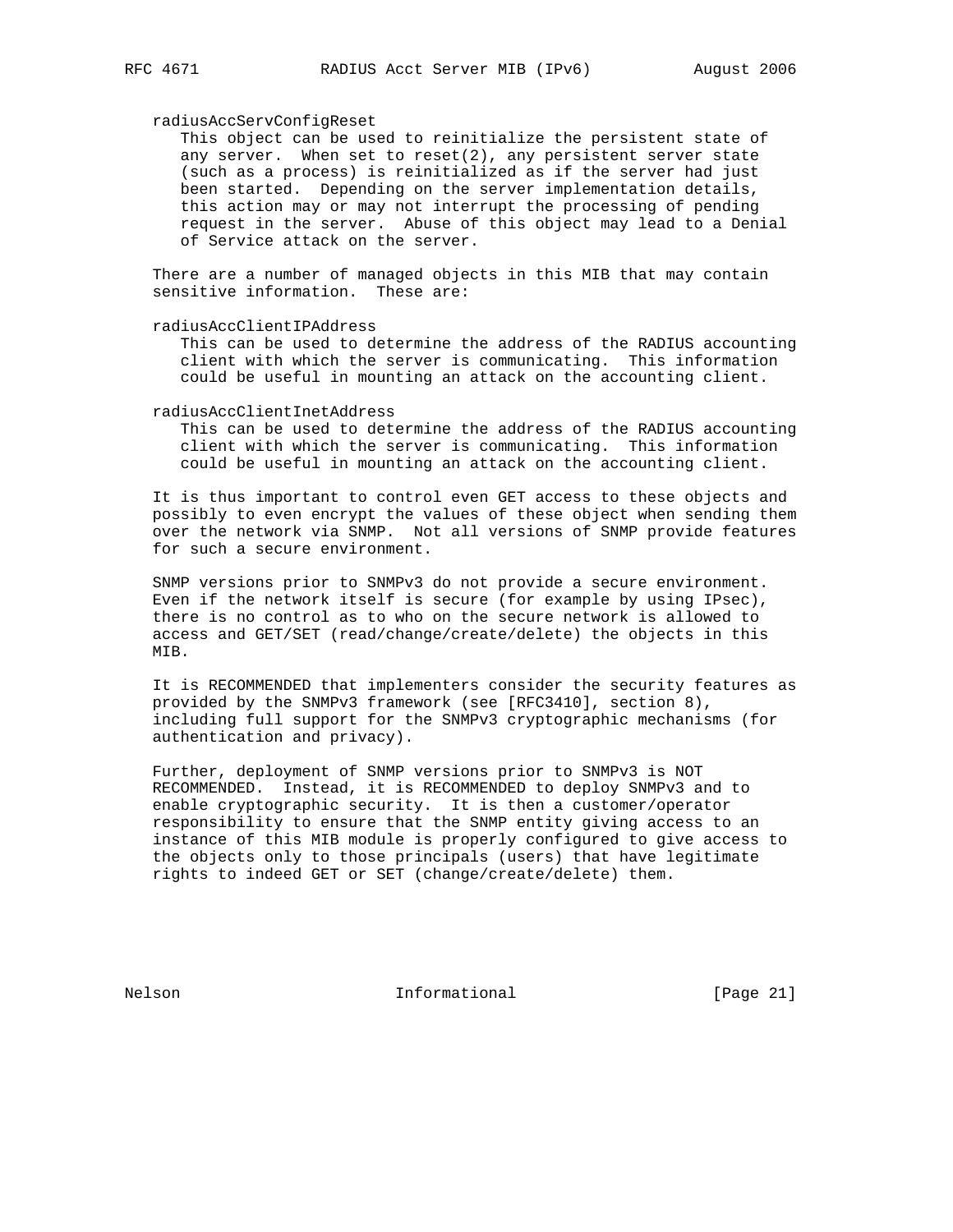## 9. References

- 9.1. Normative References
	- [RFC2119] Bradner, S., "Key words for use in RFCs to Indicate Requirement Levels", BCP 14, RFC 2119, March 1997.
	- [RFC2578] McCloghrie, K., Ed., Perkins, D., Ed., and J. Schoenwaelder, Ed., "Structure of Management Information Version 2 (SMIv2)", STD 58, RFC 2578, April 1999.
	- [RFC2579] McCloghrie, K., Ed., Perkins, D., Ed., and J. Schoenwaelder, Ed., "Textual Conventions for SMIv2", STD 58, RFC 2579, April 1999.
	- [RFC2580] McCloghrie, K., Perkins, D., and J. Schoenwaelder, "Conformance Statements for SMIv2", STD 58, RFC 2580, April 1999.
	- [RFC2866] Rigney, C., "RADIUS Accounting", RFC 2866, June 2000.
	- [RFC3411] Harrington, D., Presuhn, R., and B. Wijnen, "An Architecture for Describing Simple Network Management Protocol (SNMP) Management Frameworks", STD 62, RFC 3411, December 2002.
	- [RFC4001] Daniele, M., Haberman, B., Routhier, S., and J. Schoenwaelder, "Textual Conventions for Internet Network Addresses", RFC 4001, February 2005.
- 9.2. Informative References
	- [RFC2621] Zorn, G. and B. Aboba, "RADIUS Accounting Server MIB", RFC 2621, June 1999.
	- [RFC2865] Rigney, C., Willens, S., Rubens, A., and W. Simpson, "Remote Authentication Dial In User Service (RADIUS)", RFC 2865, June 2000.
	- [RFC3410] Case, J., Mundy, R., Partain, D., and B. Stewart, "Introduction and Applicability Statements for Internet- Standard Management Framework", RFC 3410, December 2002.
	- [RFC4670] Nelson, D., "RADIUS Accounting Client MIB for IPv6", RFC 4670, August 2006.

Nelson **Informational Informational** [Page 22]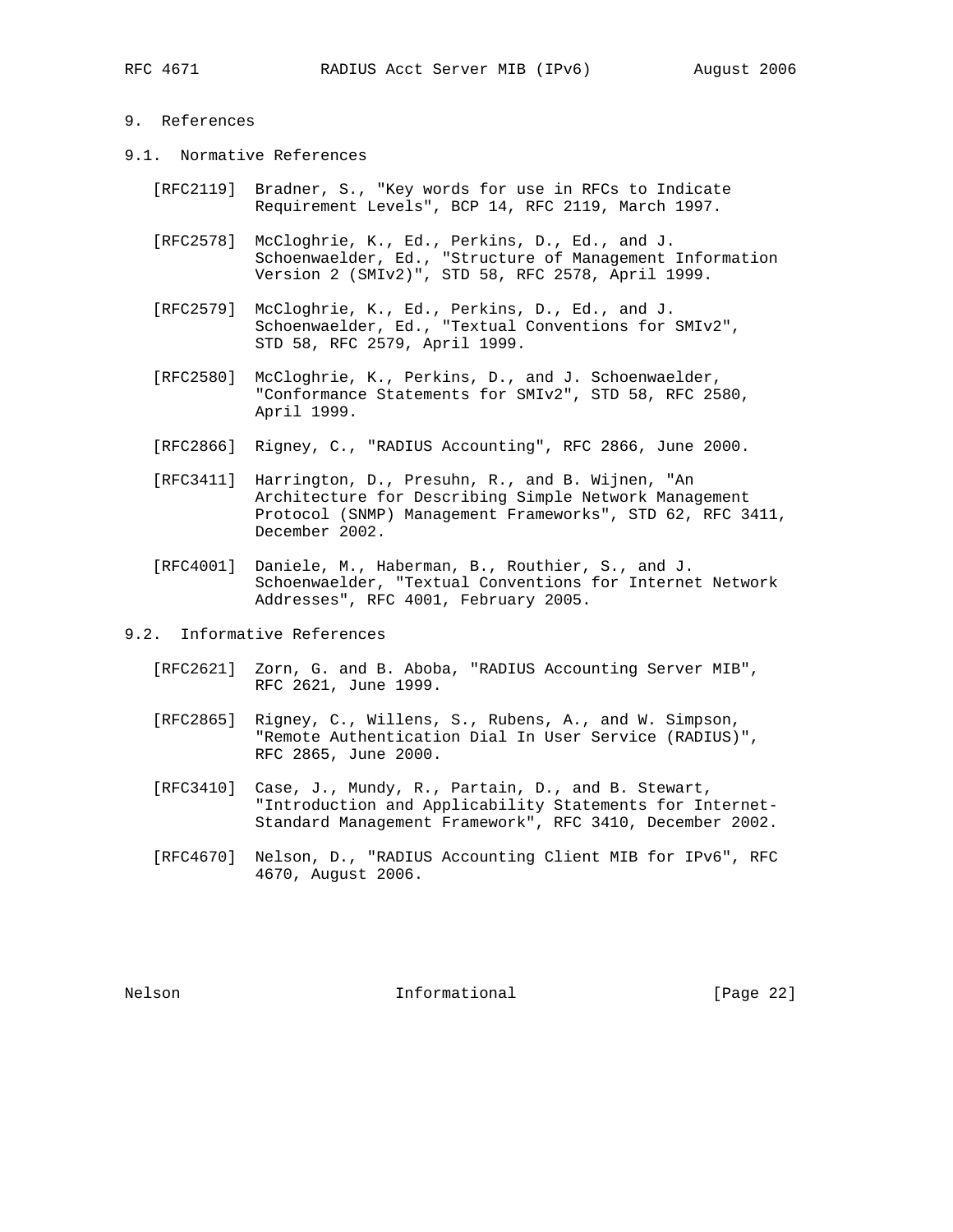# Appendix A. Acknowledgements

The authors of the original MIB are Bernard Aboba and Glen Zorn.

 Many thanks to all reviewers, especially to Dave Harrington, Dan Romascanu, C.M. Heard, Bruno Pape, Greg Weber, and Bert Wijnen.

Author's Address

 David B. Nelson Enterasys Networks 50 Minuteman Road Andover, MA 01810 USA

EMail: dnelson@enterasys.com

Nelson **Informational Informational** [Page 23]